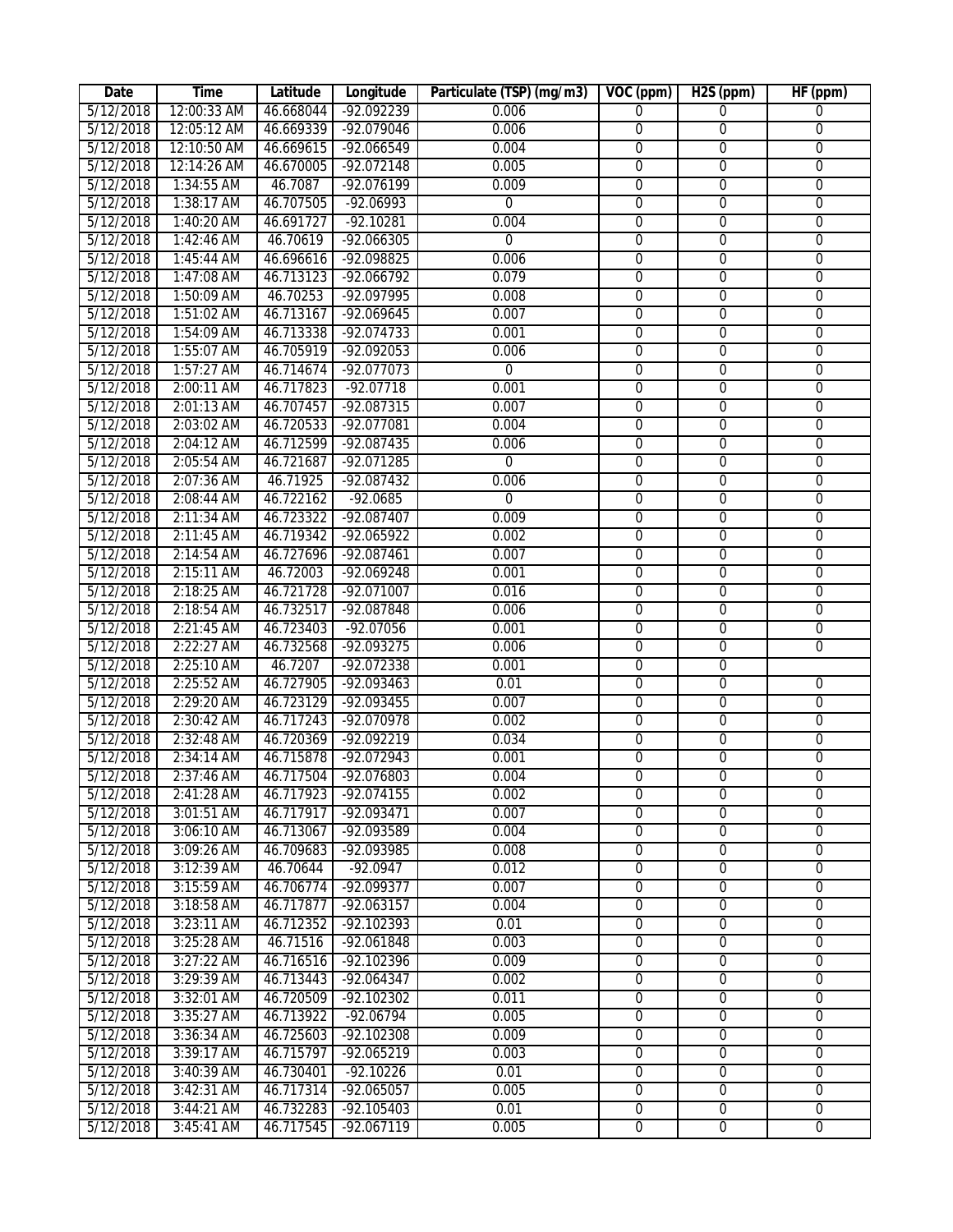| 5/12/2018 | 3:48:52 AM   | 46.72669  | $-92.107059$         | 0.01  | $\mathbf{0}$   | $\mathbf 0$    | $\mathbf{0}$     |
|-----------|--------------|-----------|----------------------|-------|----------------|----------------|------------------|
| 5/12/2018 | 3:48:56 AM   | 46.715213 | $-92.070003$         | 0.008 | $\mathbf{0}$   | $\mathbf{0}$   | 0                |
| 5/12/2018 | 3:52:01 AM   | 46.713469 | $-92.071826$         | 0.004 | $\overline{0}$ | $\overline{0}$ | $\overline{0}$   |
| 5/12/2018 | 3:57 AM      | 46.712422 | $-92.067423$         | 0.003 | $\overline{0}$ | $\overline{0}$ | $\overline{0}$   |
| 5/12/2018 | $3:57:45$ AM | 46.722851 | $-92.107083$         | 0.011 | $\overline{0}$ | $\overline{0}$ | $\overline{0}$   |
| 5/12/2018 | 4:01:12 AM   | 46.712524 | $-92.067436$         | 0.004 | $\overline{0}$ | $\overline{0}$ | $\overline{0}$   |
| 5/12/2018 | 4:05:11 AM   | 46.719155 | $-92.106977$         | 0.009 | $\overline{0}$ | $\overline{0}$ | $\overline{0}$   |
| 5/12/2018 | 4:05:57 AM   | 46.708014 | $-92.077535$         | 0.003 | $\overline{0}$ | $\overline{0}$ | $\overline{0}$   |
| 5/12/2018 | 4:08:44 AM   | 46.714533 | $-92.107123$         | 0.013 | $\overline{0}$ | $\overline{0}$ | $\overline{0}$   |
| 5/12/2018 | 4:12:39 AM   | 46.709246 | $-92.106724$         | 0.011 | $\overline{0}$ | $\overline{0}$ | $\overline{0}$   |
| 5/12/2018 | 4:15:43 AM   | 46.706283 | $-92.107205$         | 0.01  | $\overline{0}$ | $\overline{0}$ | $\overline{0}$   |
| 5/12/2018 | 4:18:22 AM   | 46.703993 | $-92.051119$         | 0.005 | $\overline{0}$ | $\overline{0}$ | $\overline{0}$   |
| 5/12/2018 | $4:20$ AM    | 46.70255  | $-92.104994$         | 0.009 | $\overline{0}$ | $\overline{0}$ | 0                |
| 5/12/2018 | 4:21:29 AM   | 46.70165  | $-92.055382$         | 0.003 | $\overline{0}$ | $\overline{0}$ | 0                |
| 5/12/2018 | 4:24:38 AM   | 46.693495 | $-92.107092$         | 0.008 | $\overline{0}$ | $\overline{0}$ | 0                |
| 5/12/2018 | 4:26:22 AM   | 46.699302 | -92.059281           | 0.007 | $\overline{0}$ | $\overline{0}$ | $\overline{0}$   |
| 5/12/2018 | 4:32:01 AM   | 46.705995 | $-92.105169$         | 0.012 | $\overline{0}$ | $\overline{0}$ | $\overline{0}$   |
| 5/12/2018 | 4:35:06 AM   | 46.703335 | $-92.047187$         | 0.006 | $\overline{0}$ | $\overline{0}$ | $\overline{0}$   |
| 5/12/2018 | 4:41:15 AM   | 46.704763 | $-92.050245$         | 0.006 | $\overline{0}$ | $\overline{0}$ | $\overline{0}$   |
| 5/12/2018 | 4:45:39 AM   | 46.70026  | $-92.043019$         | 0.005 | $\overline{0}$ | $\overline{0}$ | $\overline{0}$   |
| 5/12/2018 | 4:48:39 AM   | 46.707287 | $-92.114744$         | 0.005 | $\overline{0}$ | $\overline{0}$ | $\overline{0}$   |
| 5/12/2018 | 4:49:04 AM   | 46.697678 | $-92.047781$         | 0.007 | $\overline{0}$ | $\overline{0}$ | $\overline{0}$   |
| 5/12/2018 | 4:54:27 AM   | 46.695971 | $-92.045055$         | 0.004 | $\overline{0}$ | $\overline{0}$ | $\overline{0}$   |
| 5/12/2018 | 4:56:58 AM   | 46.711019 | $-92.114743$         | 0.011 | $\overline{0}$ | $\overline{0}$ | $\overline{0}$   |
| 5/12/2018 | 5:00:11 AM   | 46.714944 | $-92.114705$         | 0.016 | 0              | $\overline{0}$ | 0                |
| 5/12/2018 | 5:03:12 AM   | 46.720486 | $-92.064421$         | 0.006 | $\overline{0}$ | $\overline{0}$ | $\overline{0}$   |
| 5/12/2018 | 5:03:28 AM   | 46.719349 | $-92.115068$         | 0.017 | $\overline{0}$ | $\overline{0}$ | $\overline{0}$   |
| 5/12/2018 | 5:06:08 AM   | 46.719423 | $-92.120426$         | 0.01  | $\overline{0}$ | $\overline{0}$ | $\overline{0}$   |
| 5/12/2018 | 5:06:10 AM   | 46.72258  | $-92.068187$         | 0.006 | $\overline{0}$ | $\overline{0}$ | $\overline{0}$   |
| 5/12/2018 | 5:09:46 AM   | 46.714795 | $-92.120636$         | 0.009 | $\overline{0}$ | $\overline{0}$ | $\overline{0}$   |
| 5/12/2018 | 5:13:36 AM   | 46.709465 | $-92.120506$         | 0.007 | $\overline{0}$ | $\overline{0}$ | $\overline{0}$   |
| 5/12/2018 | 5:17:30 AM   | 46.711104 | $-92.125842$         | 0.016 | $\overline{0}$ | $\overline{0}$ | $\overline{0}$   |
| 5/12/2018 | 5:21:21 AM   | 46.715853 | $-92.125889$         | 0.017 | $\overline{0}$ | $\overline{0}$ | $\overline{0}$   |
| 5/12/2018 | 5:24:38 AM   | 46.719496 | $-92.126012$         | 0.012 | $\overline{0}$ | $\overline{0}$ | $\overline{0}$   |
| 5/12/2018 | 5:35:50 AM   | 46.687177 | $-92.105951$         | 0.011 | $\overline{0}$ | $\overline{0}$ | $\overline{0}$   |
| 5/12/2018 | 5:40:16 AM   | 46.684463 | -92.103369           | 0.009 | $\overline{0}$ | $\overline{0}$ | $\overline{0}$   |
| 5/12/2018 | 5:44:07 AM   | 46.678467 | $-92.098436$         | 0.01  | $\overline{0}$ | $\overline{0}$ | $\overline{0}$   |
| 5/12/2018 | 5:50:24 AM   |           | 46.673528 -92.105517 | 0.01  | $\overline{0}$ | $\overline{0}$ | $\overline{0}$   |
| 5/12/2018 | 5:53:26 AM   | 46.673685 | $-92.10146$          | 0.01  | $\Omega$       | $\Omega$       | $\Omega$         |
| 5/12/2018 | 5:57:15 AM   | 46.673552 | -92.096365           | 0.012 | $\Omega$       | 0              | 0                |
| 5/12/2018 | 6:00:21 AM   | 46.670664 | -92.098869           | 0.01  | 0              | $\overline{0}$ | 0                |
| 5/12/2018 | 6:03 AM      | 46.670692 | -92.103405           | 0.012 | 0              | 0              | 0                |
| 5/12/2018 | 6:05:50 AM   | 46.670742 | $-92.105774$         | 0.008 | 0              | $\mathbf 0$    | $\boldsymbol{0}$ |
| 5/12/2018 | 6:08:47 AM   | 46.668058 | -92.107074           | 0.008 | 0              | $\mathbf 0$    | $\overline{0}$   |
| 5/12/2018 | 6:12:04 AM   | 46.668215 | $-92.101466$         | 0.011 | $\overline{0}$ | $\overline{0}$ | $\overline{0}$   |
| 5/12/2018 | 6:17 AM      | 46.665219 | -92.086484           | 0.009 | $\overline{0}$ | $\overline{0}$ | $\overline{0}$   |
| 5/12/2018 | 6:20:14 AM   | 46.665635 | -92.089425           | 0.012 | $\overline{0}$ | $\overline{0}$ | $\overline{0}$   |
| 5/12/2018 | 6:23:54 AM   | 46.665886 | $-92.097137$         | 0.014 | $\overline{0}$ | $\overline{0}$ | $\overline{0}$   |
| 5/12/2018 | 6:26:45 AM   | 46.665647 | -92.103937           |       | $\overline{0}$ | $\mathbf 0$    | $\overline{0}$   |
| 5/12/2018 | 7:42:02 AM   | 46.687958 | $-92.076378$         | 0.006 | $\overline{0}$ | $\overline{0}$ | $\overline{0}$   |
| 5/12/2018 | 7:59:06 AM   | 46.723159 | $-92.07926$          | 0.005 | $\overline{0}$ | $\mathbf 0$    | $\overline{0}$   |
| 5/12/2018 | 8:01:47 AM   | 46.723858 | $-92.080031$         | 0.008 | $\overline{0}$ | $\overline{0}$ | $\overline{0}$   |
| 5/12/2018 | 8:03 AM      | 46.719796 | -92.07507            | 0.022 | $\overline{0}$ | $\overline{0}$ | $\overline{0}$   |
| 5/12/2018 | 8:03:58 AM   | 46.725887 | -92.079892           | 0.009 | $\overline{0}$ | 0              | $\overline{0}$   |
| 5/12/2018 | 8:05:56 AM   | 46.727776 | -92.079948           | 0.04  | 0              | 0              | 0                |
| 5/12/2018 | 8:08:18 AM   | 46.727933 | -92.081532           | 0.005 | $\overline{0}$ | $\overline{0}$ | $\overline{0}$   |
|           |              |           | $-92.073193$         | 0.022 | $\overline{0}$ | $\overline{0}$ | $\overline{0}$   |
| 5/12/2018 | 8:09:02 AM   | 46.718577 |                      |       |                |                |                  |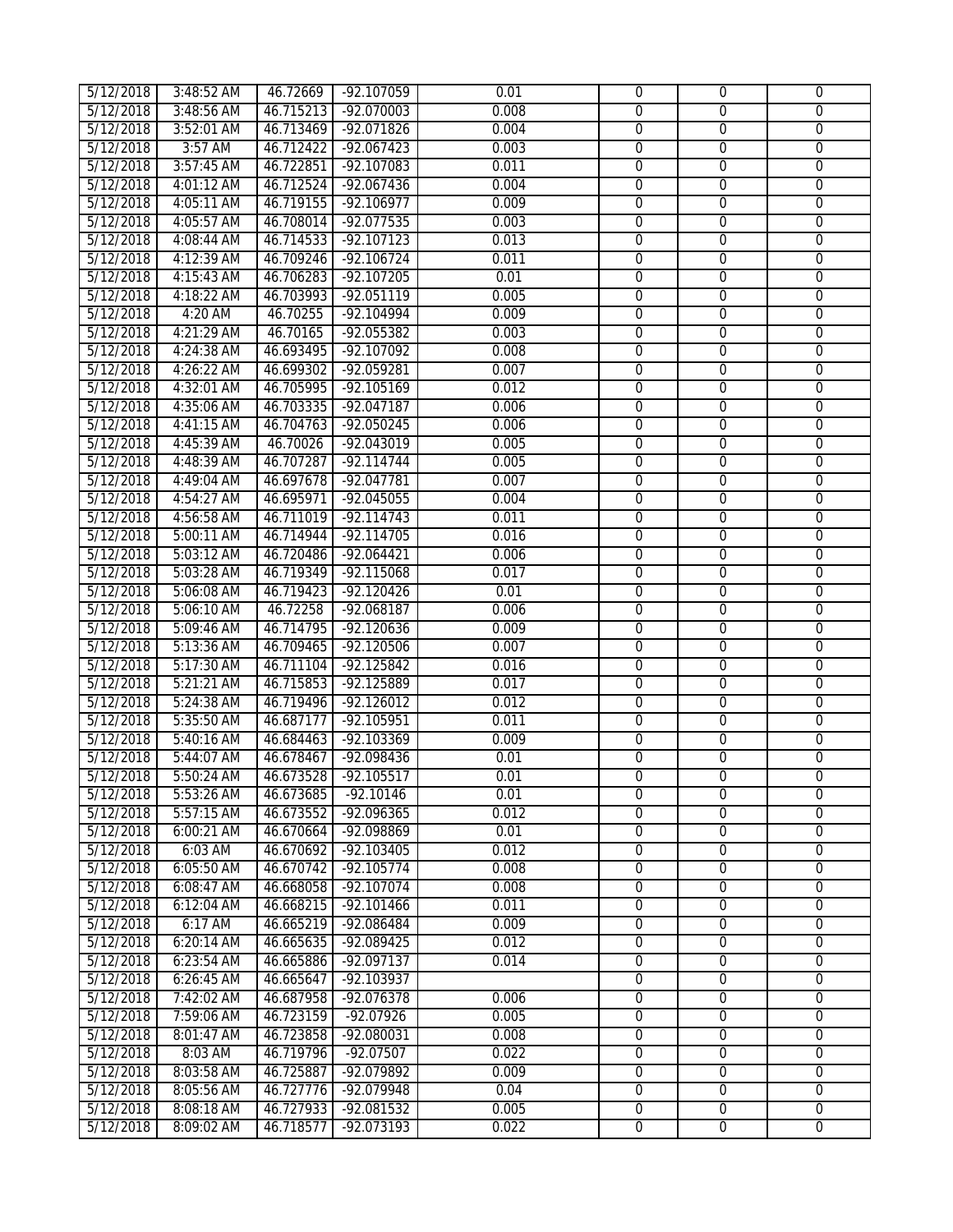| 5/12/2018 | 8:10:01 AM | 46.727879 | -92.084732           | 0.006 | $\mathbf 0$    | $\mathbf{0}$   | $\mathbf 0$    |
|-----------|------------|-----------|----------------------|-------|----------------|----------------|----------------|
| 5/12/2018 | 8:10:17 AM | 46.717283 | $-92.071307$         | 0.008 | $\overline{0}$ | $\overline{0}$ | $\overline{0}$ |
| 5/12/2018 | 8:11:55 AM | 46.726775 | -92.087359           | 0.006 | $\overline{0}$ | $\overline{0}$ | $\overline{0}$ |
| 5/12/2018 | 8:12:05 AM | 46.715041 | $-92.067889$         | 0.005 | $\overline{0}$ | $\overline{0}$ | $\overline{0}$ |
| 5/12/2018 | 8:14:04 AM | 46.714122 | $-92.068342$         | 0.003 | $\overline{0}$ | $\overline{0}$ | $\overline{0}$ |
| 5/12/2018 | 8:15 AM    | 46.72218  | $-92.087591$         | 0.005 | $\mathbf 0$    | $\overline{0}$ | $\overline{0}$ |
| 5/12/2018 | 8:15:34 AM | 46.715156 | $-92.070035$         | 0.008 | $\overline{0}$ | $\overline{0}$ | $\overline{0}$ |
| 5/12/2018 | 8:16:24 AM | 46.72281  | $-92.086172$         | 0.004 | $\overline{0}$ | $\overline{0}$ | $\overline{0}$ |
| 5/12/2018 | 8:17:03 AM | 46.716434 | $-92.072556$         | 0.002 | $\overline{0}$ | $\overline{0}$ | $\overline{0}$ |
| 5/12/2018 | 8:18:31 AM | 46.724259 | $-92.084466$         | 0.012 | $\overline{0}$ | $\overline{0}$ | $\overline{0}$ |
| 5/12/2018 | 8:18:41 AM | 46.714781 | $-92.071662$         | 0.005 | 0              | $\overline{0}$ | 0              |
| 5/12/2018 | 8:20 AM    | 46.714061 | $-92.069616$         | 0.011 | 0              | $\overline{0}$ | 0              |
| 5/12/2018 | 8:20:04 AM | 46.723292 | $-92.083962$         | 0.006 | $\overline{0}$ | $\overline{0}$ | $\overline{0}$ |
| 5/12/2018 | 8:21:31 AM | 46.721877 | $-92.084594$         | 0.007 | $\overline{0}$ | $\overline{0}$ | $\overline{0}$ |
| 5/12/2018 | 8:21:42 AM | 46.715012 | $-92.068221$         | 0.008 | $\overline{0}$ | $\overline{0}$ | $\overline{0}$ |
| 5/12/2018 | 8:22:46 AM | 46.723075 | $-92.084902$         | 0.01  | $\overline{0}$ | $\overline{0}$ | $\overline{0}$ |
| 5/12/2018 | 8:24:46 AM | 46.723965 | -92.088416           | 0.008 | $\overline{0}$ | $\overline{0}$ | $\overline{0}$ |
| 5/12/2018 | 8:25:35 AM | 46.720432 | $-92.071972$         | 0.005 | $\overline{0}$ | $\overline{0}$ | $\overline{0}$ |
| 5/12/2018 | 8:26:51 AM | 46.722955 | $-92.091019$         | 0.007 | $\overline{0}$ | $\overline{0}$ | $\overline{0}$ |
| 5/12/2018 | 8:27:24 AM | 46.718351 | $-92.068733$         | 0.005 | $\overline{0}$ | $\overline{0}$ | $\overline{0}$ |
| 5/12/2018 | 8:28:27 AM | 46.715623 | $-92.064828$         | 0.032 | 0              | $\overline{0}$ | 0              |
| 5/12/2018 | 8:28:52 AM | 46.725516 | $-92.09038$          | 0.005 | 0              | $\overline{0}$ | $\overline{0}$ |
| 5/12/2018 | 8:30:02 AM | 46.712825 | $-92.060662$         | 0.057 | $\overline{0}$ | $\overline{0}$ | $\overline{0}$ |
| 5/12/2018 | 8:30:18 AM | 46.727479 | -92.088938           | 0.011 | $\overline{0}$ | $\overline{0}$ | $\overline{0}$ |
| 5/12/2018 | 8:31:21 AM | 46.709644 | $-92.056757$         | 0.074 | $\overline{0}$ | $\overline{0}$ | $\overline{0}$ |
| 5/12/2018 | 8:32:02 AM | 46.726898 | $-92.091987$         | 0.006 | $\overline{0}$ | $\overline{0}$ | $\overline{0}$ |
| 5/12/2018 | 8:32:28 AM | 46.70807  | $-92.054744$         | 0.065 | $\overline{0}$ | $\overline{0}$ | $\overline{0}$ |
| 5/12/2018 | 8:33:18 AM | 46.725644 | $-92.092583$         | 0.007 | $\overline{0}$ | $\overline{0}$ | $\overline{0}$ |
| 5/12/2018 | 8:33:33 AM | 46.705048 | -92.050897           | 0.005 | $\overline{0}$ | $\overline{0}$ | $\overline{0}$ |
| 5/12/2018 | 8:34:43 AM | 46.724196 | -92.092886           | 0.006 | $\overline{0}$ | $\overline{0}$ | $\overline{0}$ |
| 5/12/2018 | 8:34:47 AM | 46.702862 | $-92.048183$         | 0.031 | $\overline{0}$ | $\overline{0}$ | $\overline{0}$ |
| 5/12/2018 | 8:36:13 AM | 46.699402 | $-92.043573$         | 0.061 | $\overline{0}$ | $\overline{0}$ | $\overline{0}$ |
| 5/12/2018 | 8:36:57 AM | 46.725889 | $-92.093342$         | 0.006 | $\overline{0}$ | $\overline{0}$ | $\overline{0}$ |
| 5/12/2018 | 8:37:21 AM | 46.696902 | $-92.040461$         | 0.013 | $\overline{0}$ | $\overline{0}$ | $\overline{0}$ |
| 5/12/2018 | 8:38:56 AM | 46.727653 | $-92.09499$          | 0.008 | $\overline{0}$ | $\overline{0}$ | $\overline{0}$ |
| 5/12/2018 | 8:39:40 AM | 46.696694 | $-92.038316$         | 0.017 | 0              | $\overline{0}$ | 0              |
| 5/12/2018 | 8:40:33 AM | 46.724707 | $-92.094983$         | 0.008 | 0              | 0              | 0              |
| 5/12/2018 | 8:40:50 AM |           | 46.698915 -92.041095 | 0.005 | $\overline{0}$ | 0              | $\overline{0}$ |
| 5/12/2018 | 8:41:56 AM | 46.700714 | -92.043344           | 0.009 | $\Omega$       | $\Omega$       | $\Omega$       |
| 5/12/2018 | 8:42:47 AM | 46.721948 | -92.095928           | 0.008 | $\overline{0}$ | $\Omega$       | 0              |
| 5/12/2018 | 8:43:09 AM | 46.702799 | -92.045992           | 0.015 | $\overline{0}$ | $\mathbf 0$    | $\overline{0}$ |
| 5/12/2018 | 8:44:07 AM | 46.704427 | $-92.047962$         | 0.008 | $\mathbf 0$    | $\overline{0}$ | $\overline{0}$ |
| 5/12/2018 | 8:44:24 AM | 46.723832 | -92.096351           | 0.007 | $\overline{0}$ | $\mathbf{0}$   | $\overline{0}$ |
| 5/12/2018 | 8:45:25 AM | 46.705971 | $-92.050011$         | 0.003 | $\overline{0}$ | $\overline{0}$ | $\overline{0}$ |
| 5/12/2018 | 8:46:38 AM | 46.708176 | $-92.0528$           | 0.007 | $\overline{0}$ | $\overline{0}$ | $\overline{0}$ |
| 5/12/2018 | 8:47:12 AM | 46.726294 | -92.096332           | 0.006 | $\overline{0}$ | $\overline{0}$ | $\overline{0}$ |
| 5/12/2018 | 8:47:40 AM | 46.709927 | $-92.055302$         | 0.004 | $\overline{0}$ | $\mathbf{0}$   | $\overline{0}$ |
| 5/12/2018 | 8:49 AM    | 46.726899 | $-92.097911$         | 0.006 | $\overline{0}$ | $\mathbf 0$    | $\overline{0}$ |
| 5/12/2018 | 8:49:02 AM | 46.712765 | -92.058732           | 0.003 | $\overline{0}$ | $\overline{0}$ | $\overline{0}$ |
| 5/12/2018 | 8:49:48 AM | 46.713693 | -92.059951           | 0.005 | $\overline{0}$ | $\overline{0}$ | $\overline{0}$ |
| 5/12/2018 | 8:50:34 AM | 46.723685 | $-92.097994$         | 0.008 | $\overline{0}$ | 0              | $\overline{0}$ |
| 5/12/2018 | 8:52:18 AM | 46.717288 | -92.065027           | 0.003 | $\overline{0}$ | $\mathbf 0$    | $\overline{0}$ |
| 5/12/2018 | 8:52:24 AM | 46.721322 | -92.099058           | 0.01  | $\overline{0}$ | $\overline{0}$ | $\overline{0}$ |
| 5/12/2018 | 8:53:39 AM | 46.719181 | $-92.06782$          | 0.031 | $\overline{0}$ | $\overline{0}$ | $\overline{0}$ |
| 5/12/2018 | 8:54:08 AM | 46.72355  | -92.099406           | 0.007 | $\overline{0}$ | $\overline{0}$ | $\overline{0}$ |
| 5/12/2018 | 8:54:59 AM | 46.721399 | $-92.071276$         | 0.002 | $\overline{0}$ | $\overline{0}$ | $\overline{0}$ |
| 5/12/2018 | 8:57:02 AM | 46.719585 | $-92.06681$          | 0.008 | $\overline{0}$ | $\overline{0}$ | $\overline{0}$ |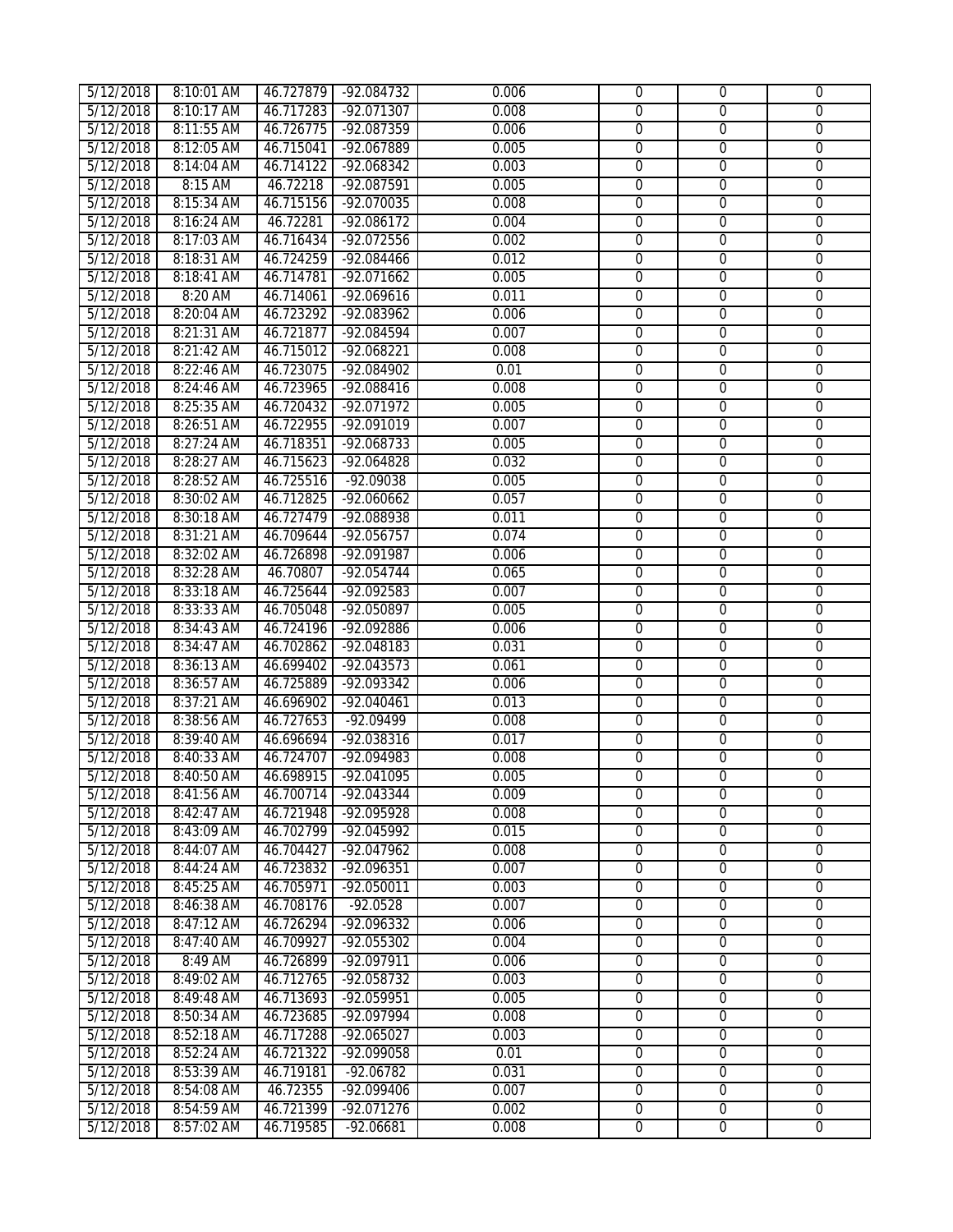| 5/12/2018              | 8:57:45 AM            | 46.72609               | $-92.099513$               | 0.006          | $\mathbf 0$                      | $\overline{0}$                   | $\mathbf{0}$                     |
|------------------------|-----------------------|------------------------|----------------------------|----------------|----------------------------------|----------------------------------|----------------------------------|
| 5/12/2018              | 8:58:10 AM            | 46.718012              | $-92.06427$                | 0.006          | $\overline{0}$                   | $\overline{0}$                   | $\overline{0}$                   |
| 5/12/2018              | 8:59:38 AM            | 46.728046              | $-92.099677$               | 0.008          | $\overline{0}$                   | $\overline{0}$                   | $\overline{0}$                   |
| 5/12/2018              | 8:59:49 AM            | 46.714417              | $-92.059149$               | 0.005          | $\overline{0}$                   | $\overline{0}$                   | $\overline{0}$                   |
| 5/12/2018              | 9:01:07 AM            | 46.711678              | $-92.055625$               | 0.006          | $\overline{0}$                   | $\overline{0}$                   | $\overline{0}$                   |
| 5/12/2018              | 9:02:22 AM            | 46.709534              | $-92.052898$               | 0.006          | $\mathbf 0$                      | $\overline{0}$                   | $\overline{0}$                   |
| 5/12/2018              | 9:03 AM               | 46.725924              | $-92.100479$               | 0.007          | $\overline{0}$                   | $\overline{0}$                   | $\overline{0}$                   |
| 5/12/2018              | 9:03:23 AM            | 46.707913              | $-92.050859$               | 0.018          | $\overline{0}$                   | $\overline{0}$                   | $\overline{0}$                   |
| 5/12/2018              | 9:05:43 AM            | 46.721933              | $-92.101381$               | 0.007          | $\overline{0}$                   | $\overline{0}$                   | $\overline{0}$                   |
| 5/12/2018              | 9:06:59 AM            | 46.723492              | $-92.102285$               | 0.008          | $\overline{0}$                   | $\overline{0}$                   | $\overline{0}$                   |
| 5/12/2018              | 9:08:39 AM            | 46.725698              | $-92.102118$               | 0.02           | $\overline{0}$                   | $\overline{0}$                   | $\overline{0}$                   |
| 5/12/2018              | 9:10:24 AM            | 46.727658              | $-92.10239$                | 0.04           | $\overline{0}$                   | $\overline{0}$                   | 0                                |
| 5/12/2018              | 9:10:57 AM            | 46.704823              | -92.046866                 | 0.012          | $\overline{0}$                   | $\overline{0}$                   | $\overline{0}$                   |
| 5/12/2018              | 9:12:52 AM            | 46.703553              | $-92.046851$               | 0.005          | $\overline{0}$                   | $\overline{0}$                   | $\overline{0}$                   |
| 5/12/2018              | 9:13:13 AM            | 46.72509               | $-92.103957$               | 0.006          | $\overline{0}$                   | $\overline{0}$                   | $\overline{0}$                   |
| 5/12/2018              | 9:13:46 AM            | 46.702543              | -92.045917                 | 0.003          | $\overline{0}$                   | $\overline{0}$                   | $\overline{0}$                   |
| 5/12/2018              | 9:14:47 AM            | 46.722167              | $-92.104003$               | 0.006          | $\overline{0}$                   | $\overline{0}$                   | $\overline{0}$                   |
| 5/12/2018              | $9:15$ AM             | 46.700602              | $-92.043374$               | 0.01           | $\overline{0}$                   | $\overline{0}$                   | $\overline{0}$                   |
| 5/12/2018              | 9:16:02 AM            | 46.698571              | $-92.040951$               | 0.011          | 0                                | $\overline{0}$                   | 0                                |
| 5/12/2018              | 9:16:49 AM            | 46.697316              | -92.039256                 | 0.013          | $\overline{0}$                   | $\overline{0}$                   | $\overline{0}$                   |
| 5/12/2018              | 9:17:07 AM            | 46.723179              | $-92.105347$               | 0.005          | 0                                | $\overline{0}$                   | 0                                |
| 5/12/2018              | 9:17:59 AM            | 46.697425              | $-92.03795$                | 0.007          | $\overline{0}$                   | $\overline{0}$                   | $\overline{0}$                   |
| 5/12/2018              | 9:19:08 AM            | 46.700055              | $-92.040623$               | 0.004          | $\overline{0}$                   | $\overline{0}$                   | $\overline{0}$                   |
| 5/12/2018              | 9:19:25 AM            | 46.726641              | $-92.104921$               | 0.006          | $\overline{0}$                   | $\overline{0}$                   | $\overline{0}$                   |
| 5/12/2018              | 9:22:26 AM            | 46.69475               | $-92.03825$                | 0.004          | $\overline{0}$                   | $\overline{0}$                   | $\overline{0}$                   |
| 5/12/2018              | 9:23:11 AM            | 46.729214              | $-92.101675$               | 0.005          | $\overline{0}$                   | $\overline{0}$                   | $\overline{0}$                   |
| 5/12/2018              | 9:23:37 AM            | 46.694584              | $-92.039416$               | 0.025          | $\overline{0}$                   | $\overline{0}$                   | $\overline{0}$                   |
| 5/12/2018              | 9:24:35 AM            | 46.694125              | $-92.038661$               | 0.011          | $\overline{0}$                   | $\overline{0}$                   | $\overline{0}$                   |
| 5/12/2018              | 9:25:46 AM            | 46.695189              | $-92.039907$               | 0.007          | $\overline{0}$                   | $\overline{0}$                   | $\overline{0}$                   |
| 5/12/2018              | 9:26:14 AM            | 46.729192              | $-92.095649$               | 0.006          | $\overline{0}$                   | $\overline{0}$                   | $\overline{0}$                   |
| 5/12/2018              | 9:27:08 AM            | 46.697258              | $-92.042364$               | 0.003          | $\overline{0}$                   | $\overline{0}$                   | $\overline{0}$                   |
| 5/12/2018              | 9:28:23 AM            | 46.699329              | $-92.045104$               | 0.004          | $\overline{0}$                   | $\overline{0}$                   | $\overline{0}$                   |
| 5/12/2018              | 9:28:25 AM            | 46.72895               | $-92.091977$               | 0.008          | $\overline{0}$                   | $\overline{0}$                   | $\overline{0}$                   |
| 5/12/2018              | 9:29:18 AM            | 46.700646              | -92.046996                 | 0.005          | $\overline{0}$                   | $\overline{0}$                   | $\overline{0}$                   |
| 5/12/2018              | 9:31:08 AM            | 46.729087              | $-92.088071$               | 0.004          | $\overline{0}$                   | $\overline{0}$                   | $\overline{0}$                   |
| 5/12/2018              | 9:31:14 AM            | 46.704111              | $-92.051417$               | 0.01           | 0                                | 0                                | 0                                |
| 5/12/2018              | 9:32:58 AM            | 46.707426              | -92.055487                 | 0.022          | 0                                | 0                                | 0                                |
| 5/12/2018              | 9:33:19 AM            | 46.73027               | $-92.087844$               | 0.005          | $\overline{0}$                   | $\overline{0}$                   | $\overline{0}$                   |
| 5/12/2018              | 9:34:54 AM            | 46.710209              | -92.058803                 | 0.004          | $\Omega$                         | $\Omega$                         | $\Omega$                         |
| 5/12/2018              | 9:36:15 AM            | 46.730373              | -92.092641                 | 0.005          | $\Omega$                         | $\overline{0}$                   | 0                                |
| 5/12/2018              | 9:36:25 AM            | 46.711909              | -92.061236                 | 0.005          | 0                                | $\mathbf 0$                      | $\overline{0}$                   |
| 5/12/2018              | 9:38:19 AM            | 46.730089              | -92.095349                 | 0.006          | $\overline{0}$                   | $\mathbf 0$                      | $\overline{0}$                   |
| 5/12/2018              | 9:38:41 AM            | 46.712249              | -92.063528                 | 0.003          | $\overline{0}$                   | $\mathbf 0$                      | $\overline{0}$                   |
| 5/12/2018              | 9:40:33 AM            | 46.730546              | $-92.096316$               | 0.007          | $\overline{0}$                   | $\overline{0}$                   | $\overline{0}$                   |
| 5/12/2018              | 9:40:45 AM            | 46.709643              | $-92.059947$               | 0.012          | $\overline{0}$                   | $\overline{0}$                   | $\overline{0}$                   |
| 5/12/2018              | 9:43:02 AM            | 46.706861              | -92.056504                 | 0.04           | $\overline{0}$                   | $\overline{0}$                   | $\overline{0}$                   |
| 5/12/2018              | 9:43:28 AM            | 46.73047               | $-92.102336$               | 0.007          | $\overline{0}$                   | $\overline{0}$                   | $\overline{0}$                   |
| 5/12/2018              | 9:46:27 AM            | 46.731271              | $-92.100988$               | 0.007          | 0                                | $\mathbf 0$                      | 0                                |
| 5/12/2018              | 9:46:57 AM            | 46.70173               | $-92.050155$               | 0.01           | $\overline{0}$                   | $\overline{0}$                   | $\overline{0}$                   |
| 5/12/2018              | 9:49:32 AM            | 46.731348              | $-92.097121$               | 0.09           | $\overline{0}$                   | $\overline{0}$                   | $\overline{0}$                   |
| 5/12/2018              | 9:50:41 AM            | 46.69708               | -92.044353                 | 0.009          | $\overline{0}$                   | $\overline{0}$                   | $\overline{0}$                   |
| 5/12/2018              | 9:52:19 AM            | 46.694694              | -92.041234                 | 0.005          | $\overline{0}$                   | $\overline{0}$                   | $\overline{0}$                   |
| 5/12/2018              | 9:52:41 AM            | 46.731252              | -92.089143                 | 0.006          | $\overline{0}$                   | $\overline{0}$                   | $\overline{0}$                   |
| 5/12/2018              | 9:54:58 AM            | 46.732372              | -92.088475                 | 0.006          | $\overline{0}$                   | $\overline{0}$                   | $\overline{0}$                   |
| 5/12/2018<br>5/12/2018 | 9:55 AM<br>9:56:48 AM | 46.695776<br>46.732632 | -92.043934<br>$-92.092826$ | 0.003<br>0.005 | $\overline{0}$<br>$\overline{0}$ | $\overline{0}$<br>$\overline{0}$ | $\overline{0}$<br>$\overline{0}$ |
| 5/12/2018              | 10:00:54 AM           | 46.732789              | $-92.100215$               | 0.005          | $\overline{0}$                   | $\overline{0}$                   | $\overline{0}$                   |
|                        |                       |                        |                            |                |                                  |                                  |                                  |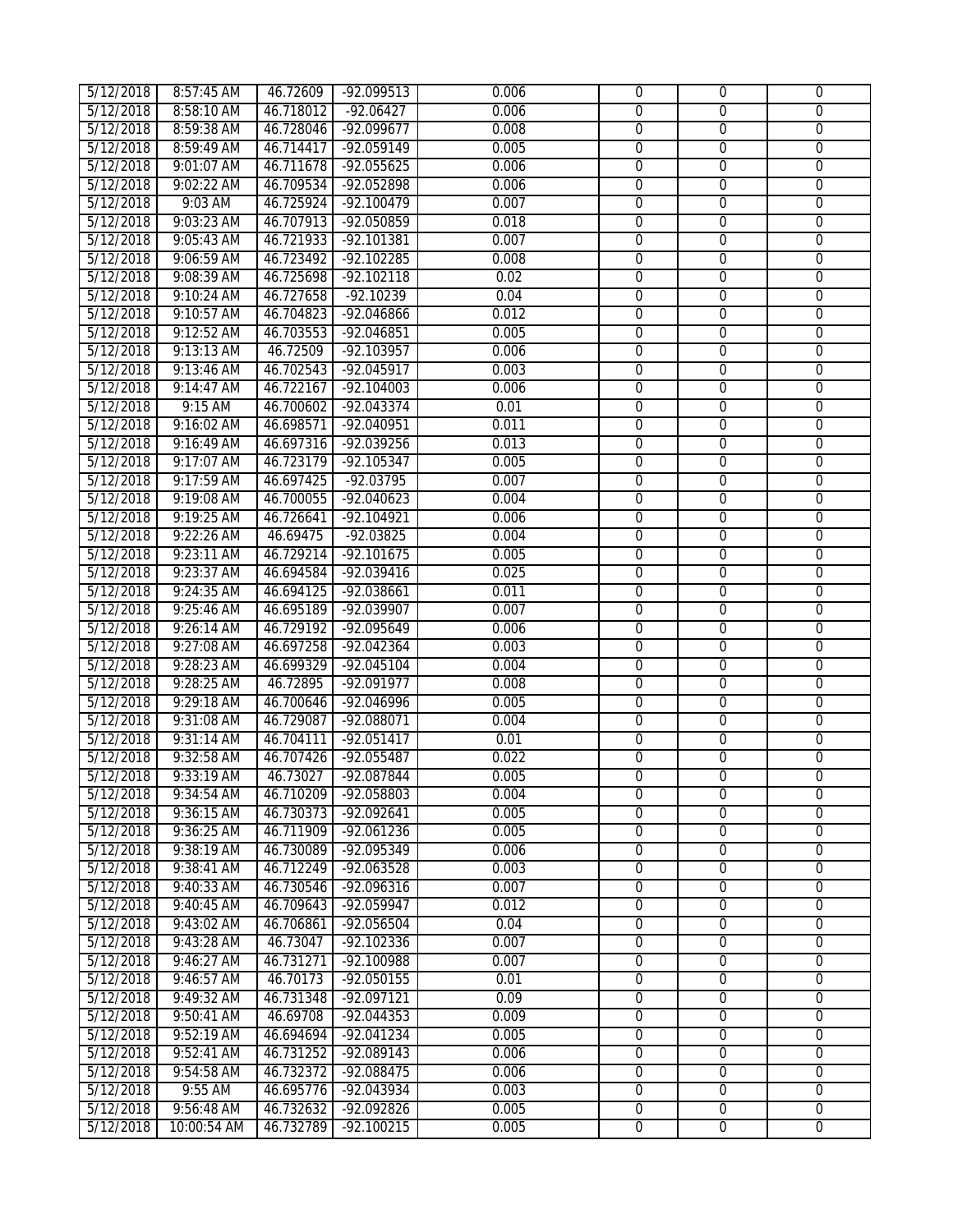| 5/12/2018              | 10:03:35 AM                | 46.733723              | -92.103202                           | 0.004          | $\mathbf 0$    | $\mathbf 0$          | $\mathbf{0}$        |
|------------------------|----------------------------|------------------------|--------------------------------------|----------------|----------------|----------------------|---------------------|
| 5/12/2018              | 10:06:18 AM                | 46.733583              | $-92.099174$                         | 0.004          | $\overline{0}$ | $\overline{0}$       | $\overline{0}$      |
| 5/12/2018              | 10:18:26 AM                | 46.719524              | $-92.123009$                         | 0.009          | $\overline{0}$ | $\overline{0}$       | $\overline{0}$      |
| 5/12/2018              | 10:21:14 AM                | 46.718368              | $-92.124453$                         | 0.008          | $\overline{0}$ | $\overline{0}$       | $\overline{0}$      |
| 5/12/2018              | 10:24:18 AM                | 46.713706              | $-92.124503$                         | 0.009          | $\overline{0}$ | $\overline{0}$       | $\overline{0}$      |
| 5/12/2018              | 10:24:57 AM                | 46.712186              | $-92.061677$                         | 0.039          | $\mathbf 0$    | $\overline{0}$       | $\overline{0}$      |
| 5/12/2018              | 10:26:32 AM                | 46.711959              | $-92.124651$                         | 0.007          | $\overline{0}$ | $\overline{0}$       | $\overline{0}$      |
| 5/12/2018              | 10:27:04 AM                | 46.708624              | $-92.057178$                         | 0.005          | $\overline{0}$ | $\overline{0}$       | $\overline{0}$      |
| 5/12/2018              | 10:28:27 AM                | 46.706564              | $-92.054651$                         | 0.004          | $\overline{0}$ | $\overline{0}$       | $\overline{0}$      |
| 5/12/2018              | 10:30:03 AM                | 46.706499              | $-92.124489$                         | 0.007          | $\overline{0}$ | $\overline{0}$       | $\overline{0}$      |
| 5/12/2018              | 10:30:13 AM                | 46.703668              | $-92.051041$                         | 0.016          | 0              | $\overline{0}$       | 0                   |
| 5/12/2018              | 10:32:04 AM                | 46.70682               | -92.122599                           | 0.007          | 0              | $\overline{0}$       | 0                   |
| 5/12/2018              | 10:34:04 AM                | 46.708861              | $-92.121905$                         | 0.011          | $\overline{0}$ | $\overline{0}$       | $\overline{0}$      |
| 5/12/2018              | 10:36:25 AM                | 46.707837              | $-92.120663$                         | 0.007          | $\overline{0}$ | $\overline{0}$       | $\overline{0}$      |
| 5/12/2018              | 10:37:59 AM                | 46.709302              | $-92.119788$                         | 0.006          | $\overline{0}$ | $\overline{0}$       | $\overline{0}$      |
| 5/12/2018              | 10:39:29 AM                | 46.707812              | $-92.120622$                         | 0.008          | $\overline{0}$ | $\overline{0}$       | $\overline{0}$      |
| 5/12/2018              | 10:41:48 AM                | 46.709806              | $-92.118018$                         | 0.007          | $\overline{0}$ | $\overline{0}$       | $\overline{0}$      |
| 5/12/2018              | 10:43:47 AM                | 46.710574              | $-92.120031$                         | 0.005          | $\overline{0}$ | $\overline{0}$       | $\overline{0}$      |
| 5/12/2018              | 10:45:43 AM                | 46.711181              | $-92.123149$                         | 0.005          | $\overline{0}$ | $\overline{0}$       | $\overline{0}$      |
| 5/12/2018              | 10:48:04 AM                | 46.714357              | $-92.12327$                          | 0.006          | $\overline{0}$ | $\overline{0}$       | $\overline{0}$      |
| 5/12/2018              | 10:50:12 AM                | 46.715939              | $-92.122777$                         | 0.006          | 0              | $\overline{0}$       | 0                   |
| 5/12/2018              | 10:52:32 AM                | 46.713813              | $-92.121753$                         | 0.005          | 0              | $\overline{0}$       | 0                   |
| 5/12/2018              | 10:54:30 AM                | 46.71121               | $-92.12181$                          | 0.006          | $\overline{0}$ | $\overline{0}$       | $\overline{0}$      |
| 5/12/2018              | 10:56:37 AM                | 46.711957              | $-92.120372$                         | 0.006          | $\overline{0}$ | $\overline{0}$       | $\overline{0}$      |
| 5/12/2018              | 10:59:07 AM                | 46.713946              | $-92.120439$                         | 0.006          | $\overline{0}$ | $\overline{0}$       | $\overline{0}$      |
| 5/12/2018              | 11:01:01 AM                | 46.716148              | $-92.120391$                         | 0.006          | $\overline{0}$ | $\overline{0}$       | $\overline{0}$      |
| 5/12/2018              | 11:02:57 AM                | 46.71937               | $-92.119988$                         | 0.006          | $\overline{0}$ | $\overline{0}$       | $\overline{0}$      |
| 5/12/2018              | 11:04:59 AM                | 46.718243              | $-92.119065$                         | 0.005          | $\overline{0}$ | $\overline{0}$       | $\overline{0}$      |
| 5/12/2018              | 11:07:25 AM                | 46.716029              | $-92.119023$                         | 0.005          | $\overline{0}$ | $\overline{0}$       | $\overline{0}$      |
| 5/12/2018              | 11:09:39 AM                | 46.712756              | $-92.119238$                         | 0.005          | $\overline{0}$ | $\overline{0}$       | $\overline{0}$      |
| 5/12/2018              | 11:11:03 AM                | 46.71025               | $-92.119153$                         | 0.005          | $\overline{0}$ | $\overline{0}$       | $\overline{0}$      |
| 5/12/2018              | 11:13:51 AM                | 46.711201              | $-92.117713$                         | 0.006          | $\overline{0}$ | $\overline{0}$       | $\overline{0}$      |
| 5/12/2018              | 11:16:04 AM                | 46.71546               | $-92.117448$                         | 0.005          | $\overline{0}$ | $\overline{0}$       | $\overline{0}$      |
| 5/12/2018              | 11:18:10 AM                | 46.719748              | $-92.116947$                         | 0.006          | $\overline{0}$ | $\overline{0}$       | $\overline{0}$      |
| 5/12/2018              | 11:19:58 AM                | 46.719673              | $-92.116013$                         | 0.005          | $\overline{0}$ | $\overline{0}$       | $\overline{0}$      |
| 5/12/2018              | 11:22:37 AM                | 46.71625               | $-92.116183$                         | 0.005          | 0              | $\overline{0}$       | 0                   |
| 5/12/2018              | 11:23:50 AM                | 46.713769              | $-92.116163$<br>46.711204 -92.116155 | 0.006          | 0              | 0                    | 0                   |
| 5/12/2018              | 11:25:40 AM                |                        |                                      | 0.009          | $\overline{0}$ | 0                    | $\overline{0}$      |
| 5/12/2018              | 11:26:50 AM                | 46.720903              | -92.063198                           | 0.003          | $\Omega$<br>0  | $\Omega$<br>$\Omega$ | $\Omega$            |
| 5/12/2018<br>5/12/2018 | 11:27:42 AM                | 46.711163              | $-92.116224$                         | 0.008<br>0.003 | $\overline{0}$ | $\mathbf 0$          | 0<br>$\overline{0}$ |
| 5/12/2018              | 11:28:01 AM<br>11:29:02 AM | 46.718682<br>46.714982 | $-92.055414$<br>$-92.050675$         | 0.004          | $\mathbf 0$    | $\overline{0}$       | $\overline{0}$      |
| 5/12/2018              | 11:29:12 AM                | 46.714374              | $-92.114611$                         | 0.008          | $\overline{0}$ | $\mathbf{0}$         | $\overline{0}$      |
| 5/12/2018              | 11:30:07 AM                | 46.713826              | -92.051347                           | 0.004          | $\overline{0}$ | $\overline{0}$       | $\overline{0}$      |
| 5/12/2018              | 11:31:20 AM                | 46.717923              | $-92.114641$                         | 0.007          | $\overline{0}$ | $\mathbf 0$          | $\overline{0}$      |
| 5/12/2018              | 11:32:42 AM                | 46.720072              | $-92.115123$                         | 0.006          | $\overline{0}$ | $\overline{0}$       | $\overline{0}$      |
| 5/12/2018              | 11:34:19 AM                | 46.721255              | $-92.065121$                         | 0.003          | $\overline{0}$ | $\boldsymbol{0}$     | $\overline{0}$      |
| 5/12/2018              | 11:35:35 AM                | 46.721521              | $-92.069212$                         | 0.005          | $\overline{0}$ | $\mathbf 0$          | 0                   |
| 5/12/2018              | 11:36:42 AM                | 46.721586              | -92.068019                           | 0.01           | $\overline{0}$ | $\overline{0}$       | $\overline{0}$      |
| 5/12/2018              | 11:37:53 AM                | 46.720126              | -92.071077                           | 0.023          | $\overline{0}$ | $\overline{0}$       | $\overline{0}$      |
| 5/12/2018              | 11:39:14 AM                | 46.719812              | -92.071986                           | 0.044          | $\overline{0}$ | 0                    | $\overline{0}$      |
| 5/12/2018              | 11:41:25 AM                | 46.719774              | -92.066893                           | 0.014          | $\overline{0}$ | $\mathbf 0$          | $\overline{0}$      |
| 5/12/2018              | 11:42:15 AM                | 46.718314              | $-92.062747$                         | 0.003          | $\overline{0}$ | $\overline{0}$       | $\overline{0}$      |
| 5/12/2018              | 11:42:54 AM                | 46.714017              | -92.05699                            | 0.012          | $\overline{0}$ | $\overline{0}$       | $\overline{0}$      |
| 5/12/2018              | 11:44:13 AM                | 46.707135              | -92.048908                           | 0.006          | $\overline{0}$ | $\overline{0}$       | $\overline{0}$      |
| 5/12/2018              | 11:47:48 AM                | 46.690501              | -92.028009                           | 0.018          | $\overline{0}$ | $\overline{0}$       | $\overline{0}$      |
| 5/12/2018              | 11:48:48 AM                | 46.689772              | -92.029933                           | 0.006          | $\overline{0}$ | $\overline{0}$       | $\overline{0}$      |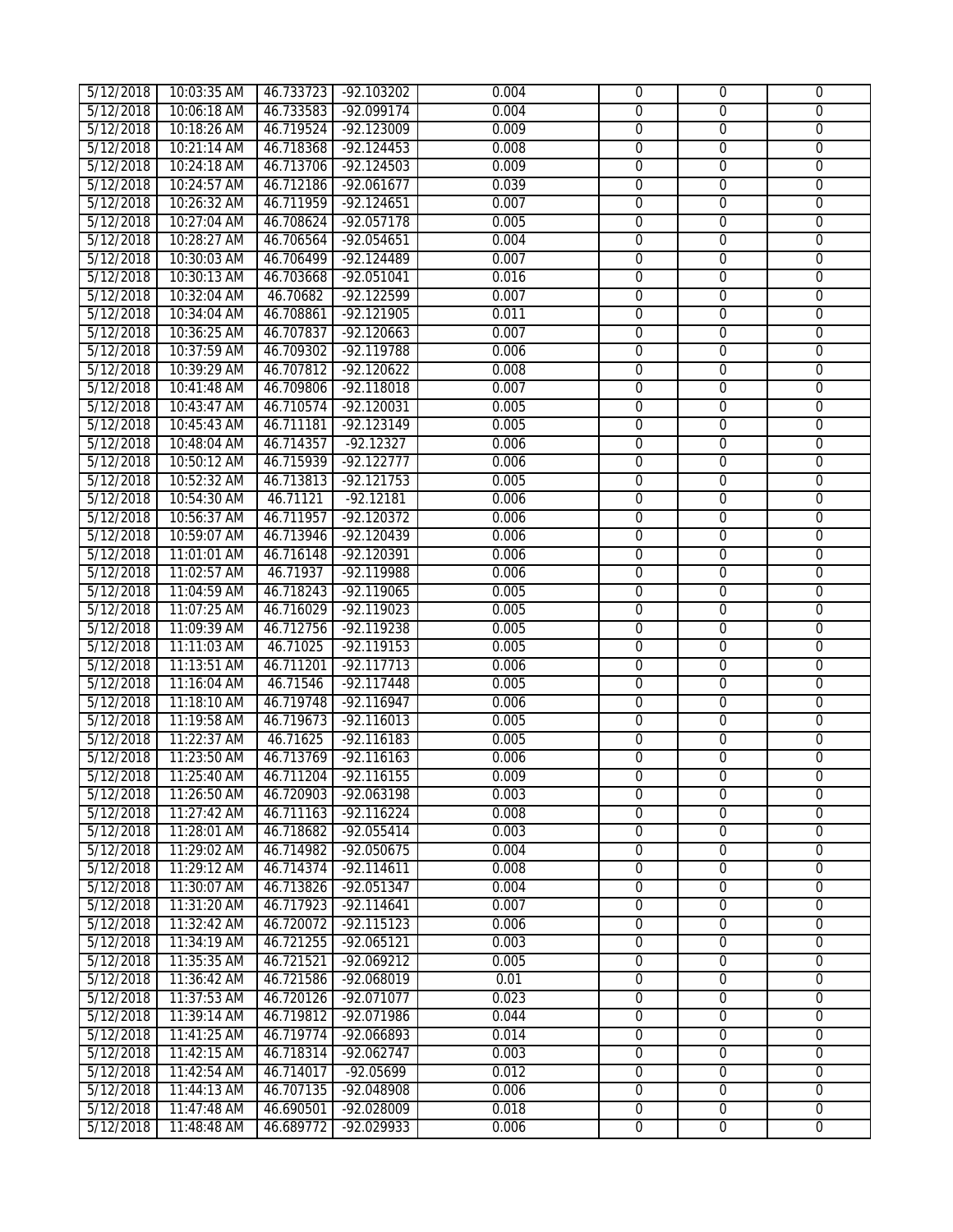| 5/12/2018              | 11:50:40 AM              | 46.686093              | -92.031842                 | 0.023          | $\overline{0}$                   | $\overline{0}$                | $\overline{0}$                   |
|------------------------|--------------------------|------------------------|----------------------------|----------------|----------------------------------|-------------------------------|----------------------------------|
| 5/12/2018              | 11:51:49 AM              | 46.686294              | $-92.029697$               | 0.003          | $\overline{0}$                   | $\overline{0}$                | $\overline{0}$                   |
| 5/12/2018              | 11:53:25 AM              | 46.688842              | $-92.03005$                | 0.092          | $\overline{0}$                   | $\overline{0}$                | $\overline{0}$                   |
| 5/12/2018              | 11:55:05 AM              | 46.686584              | $-92.025897$               | 0.004          | $\overline{0}$                   | $\overline{0}$                | $\overline{0}$                   |
| 5/12/2018              | 11:56:47 AM              | 46.689152              | $-92.02877$                | 0.004          | $\overline{0}$                   | $\overline{0}$                | $\overline{0}$                   |
| 5/12/2018              | 11:58:04 AM              | 46.690226              | $-92.028151$               | 0.003          | $\mathbf 0$                      | $\overline{0}$                | $\overline{0}$                   |
| 5/12/2018              | 11:59:20 AM              | 46.688575              | $-92.026278$               | 0.058          | $\overline{0}$                   | $\overline{0}$                | 0                                |
| 5/12/2018              | 12:02:28 PM              | 46.690179              | $-92.022814$               | 0.004          | $\overline{0}$                   | $\overline{0}$                | $\overline{0}$                   |
| 5/12/2018              | 12:03:53 PM              | 46.687477              | $-92.019534$               | 0.004          | $\overline{0}$                   | $\overline{0}$                | 0                                |
| 5/12/2018              | 12:05:31 PM              | 46.684419              | $-92.017489$               | 0.003          | $\overline{0}$                   | $\overline{0}$                | $\overline{0}$                   |
| 5/12/2018              | 12:06:32 PM              | 46.685345              | $-92.019319$               | 0.003          | $\overline{0}$                   | $\overline{0}$                | $\overline{0}$                   |
| 5/12/2018              | 12:07:51 PM              | 46.688095              | $-92.020477$               | 0.008          | 0                                | $\overline{0}$                | $\overline{0}$                   |
| 5/12/2018              | 12:09:17 PM              | 46.684865              | $-92.016037$               | 0.003          | $\overline{0}$                   | $\overline{0}$                | $\overline{0}$                   |
| 5/12/2018              | 12:10:49 PM              | 46.682603              | $-92.009175$               | 0.004          | $\overline{0}$                   | $\overline{0}$                | $\overline{0}$                   |
| 5/12/2018              | 12:11:46 PM              | 46.681137              | $-92.00688$                | 0.013          | $\overline{0}$                   | $\overline{0}$                | $\overline{0}$                   |
| 5/12/2018              | 12:13 PM                 | 46.679374              | -92.008109                 | 0.006          | 0                                | $\overline{0}$                | $\overline{0}$                   |
| 5/12/2018              | 12:15:16 PM              | 46.684992              | $-92.016181$               | 0.003          | $\overline{0}$                   | $\overline{0}$                | $\overline{0}$                   |
| 5/12/2018              | 1:38:54 PM               | 46.699691              | $-92.105516$               | 0.006          | 0                                | $\overline{0}$                | 0                                |
| 5/12/2018              | 1:42:52 PM               | 46.702724              | -92.106009                 | 0.006          | 0                                | $\mathbf 0$                   | 0                                |
| 5/12/2018              | 1:44:39 PM               | 46.704633              | $-92.107582$               | 0.005          | $\overline{0}$                   | $\overline{0}$                | $\overline{0}$                   |
| 5/12/2018              | 1:46:21 PM               | 46.707102              | $-92.107072$               | 0.007          | $\overline{0}$                   | $\overline{0}$                | $\overline{0}$                   |
| 5/12/2018              | 1:48:25 PM               | 46.70962               | $-92.106986$               | 0.006          | $\overline{0}$                   | $\overline{0}$                | $\overline{0}$                   |
| 5/12/2018              | 1:50:20 PM               | 46.712749              | $-92.106857$               | 0.007          | $\overline{0}$                   | $\overline{0}$                | $\overline{0}$                   |
| 5/12/2018              | 1:53:06 PM               | 46.715669              | $-92.106896$               | 0.007          | $\overline{0}$                   | $\overline{0}$                | $\overline{0}$                   |
| 5/12/2018              | 1:54:38 PM               | 46.717438              | $-92.106953$               | 0.008          | $\overline{0}$                   | $\overline{0}$                | $\overline{0}$                   |
| 5/12/2018              | 1:56:16 PM               | 46.719416              | $-92.10636$                | 0.008          | $\overline{0}$                   | $\overline{0}$                | $\overline{0}$                   |
| 5/12/2018              | 1:57:55 PM               | 46.717953              | $-92.10584$                | 0.007          | $\overline{0}$                   | $\overline{0}$                | $\overline{0}$                   |
| 5/12/2018              | 1:59:41 PM               | 46.715254              | $-92.105248$               | 0.006          | $\overline{0}$                   | $\overline{0}$                | $\overline{0}$                   |
| 5/12/2018              | 2:01:14 PM               | 46.712948              | $-92.10539$                | 0.007          | $\mathbf 0$                      | $\mathbf 0$                   | 0                                |
| 5/12/2018              | 2:02:30 PM               | 46.711428              | $-92.105582$               | 0.005          | 0                                | $\overline{0}$                | $\overline{0}$                   |
| 5/12/2018              | 2:04:05 PM               | 46.708723              | $-92.105594$               | 0.006          | $\overline{0}$                   | $\overline{0}$                | $\overline{0}$                   |
| 5/12/2018              | 2:06:03 PM               | 46.706943              | $-92.105521$               | 0.005          | $\overline{0}$                   | $\overline{0}$                | $\overline{0}$                   |
| 5/12/2018              | 2:08:24 PM               | 46.705523              | -92.099665                 | 0.008          | $\overline{0}$                   | $\overline{0}$                | $\overline{0}$                   |
| 5/12/2018              | 2:09:44 PM               | 46.703776              | $-92.099661$               | 0.005          | 0                                | $\overline{0}$                | 0                                |
| 5/12/2018              | 2:11:11 PM               | 46.701376              | -92.099737                 | 0.005          | 0                                | 0                             | 0                                |
| 5/12/2018              | 2:13:05 PM               | 46.701995              | $-92.100963$               | 0.005          | 0                                | $\overline{0}$                | $\boldsymbol{0}$                 |
| 5/12/2018              | 2:14:21 PM               | 46.700459              | $-92.101104$               | 0.005          | 0                                | $\overline{0}$                | 0                                |
| 5/12/2018              | 2:15:43 PM               |                        | 46.700588 -92.102577       | 0.005          | $\overline{0}$                   | 0                             | $\overline{0}$                   |
| 5/12/2018              | 2:17:11 PM               | 46.703005              | $-92.102573$               | 0.006          | $\Omega$                         | $\Omega$                      | $\Omega$                         |
| 5/12/2018              | 2:18:25 PM               | 46.705239              | $-92.102496$               | 0.007          | $\overline{0}$                   | $\overline{0}$                | $\overline{0}$                   |
| 5/12/2018              | 2:19:43 PM               | 46.705235              | $-92.101102$               | 0.006          | $\overline{0}$                   | $\overline{0}$                | $\overline{0}$                   |
| 5/12/2018              | 2:21:17 PM               | 46.703276              | -92.101031                 | 0.005          | 0                                | $\mathbf 0$                   | $\mathbf 0$                      |
| 5/12/2018              | 2:23:31 PM               | 46.70019               | $-92.097529$               | 0.006          | $\overline{0}$                   | $\overline{0}$                | $\overline{0}$                   |
| 5/12/2018              | 2:24:49 PM               | 46.700222              | $-92.094998$               | 0.006          | $\overline{0}$                   | $\overline{0}$                | $\overline{0}$                   |
| 5/12/2018              | 2:26:20 PM               | 46.701035              | $-92.093583$               | 0.005          | $\overline{0}$                   | $\overline{0}$                | $\overline{0}$                   |
| 5/12/2018              | 2:27:36 PM               | 46.701462<br>46.701406 | -92.095683<br>$-92.097137$ | 0.005<br>0.004 | $\overline{0}$<br>$\overline{0}$ | $\overline{0}$                | $\overline{0}$<br>$\overline{0}$ |
| 5/12/2018              | 2:28:32 PM<br>2:29:58 PM | 46.698861              |                            | 0.005          | $\overline{0}$                   | $\mathbf 0$                   | $\overline{0}$                   |
| 5/12/2018<br>5/12/2018 | 2:31:16 PM               | 46.698576              | -92.098898<br>$-92.102687$ | 0.005          | $\overline{0}$                   | $\mathbf 0$<br>$\overline{0}$ | $\overline{0}$                   |
| 5/12/2018              | 2:32:42 PM               | 46.696603              | $-92.102401$               | 0.005          | $\overline{0}$                   | $\overline{0}$                | $\overline{0}$                   |
| 5/12/2018              | 2:35:58 PM               | 46.696766              | $-92.099804$               | 0.005          | $\overline{0}$                   | $\overline{0}$                | $\overline{0}$                   |
| 5/12/2018              | 2:37:12 PM               | 46.698248              | $-92.097972$               | 0.005          | $\overline{0}$                   | $\overline{0}$                | $\overline{0}$                   |
| 5/12/2018              | 2:38:39 PM               | 46.702097              | -92.098019                 | 0.005          | $\overline{0}$                   | $\overline{0}$                | $\overline{0}$                   |
| 5/12/2018              | 2:40:17 PM               | 46.705441              | -92.097825                 | 0.005          | $\overline{0}$                   | $\overline{0}$                | $\overline{0}$                   |
| 5/12/2018              | 2:43 PM                  | 46.706502              | $-92.102314$               | 0.006          | $\overline{0}$                   | $\overline{0}$                | $\overline{0}$                   |
| 5/12/2018              | 2:44:13 PM               | 46.708894              | $-92.102448$               | 0.006          | $\overline{0}$                   | $\overline{0}$                | $\overline{0}$                   |
| 5/12/2018              | 2:45:35 PM               | 46.71098               | $-92.102622$               | 0.005          | $\overline{0}$                   | $\overline{0}$                | $\overline{0}$                   |
|                        |                          |                        |                            |                |                                  |                               |                                  |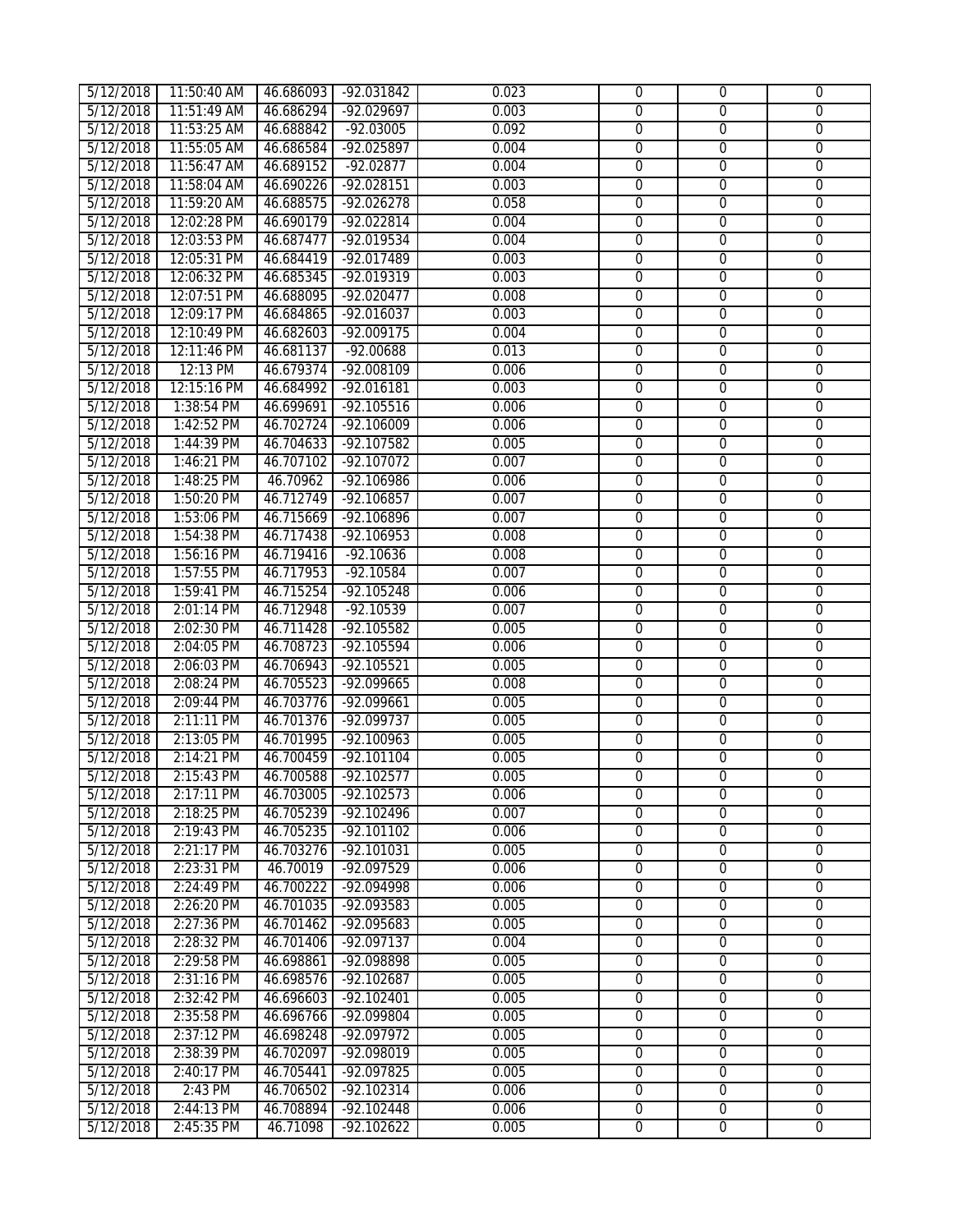| 5/12/2018 | 2:46:50 PM | 46.712791 | $-92.102476$ | 0.006 | $\mathbf 0$    | $\overline{0}$ | $\mathbf{0}$   |
|-----------|------------|-----------|--------------|-------|----------------|----------------|----------------|
| 5/12/2018 | 2:48:18 PM | 46.714786 | $-92.102357$ | 0.006 | $\overline{0}$ | $\overline{0}$ | $\overline{0}$ |
| 5/12/2018 | 2:49:43 PM | 46.718188 | $-92.102497$ | 0.005 | $\overline{0}$ | $\overline{0}$ | $\overline{0}$ |
| 5/12/2018 | 2:50:40 PM | 46.719406 | $-92.101725$ | 0.006 | $\overline{0}$ | $\overline{0}$ | $\overline{0}$ |
| 5/12/2018 | 2:51:44 PM | 46.718441 | $-92.100934$ | 0.005 | $\overline{0}$ | $\overline{0}$ | $\overline{0}$ |
| 5/12/2018 | 2:54:20 PM | 46.718408 | $-92.101035$ | 0.007 | $\mathbf 0$    | $\overline{0}$ | $\overline{0}$ |
| 5/12/2018 | 2:55:50 PM | 46.674004 | $-92.041072$ | 0.004 | $\overline{0}$ | $\overline{0}$ | $\overline{0}$ |
| 5/12/2018 | 2:56:08 PM | 46.713046 | $-92.101001$ | 0.005 | $\overline{0}$ | $\overline{0}$ | $\overline{0}$ |
| 5/12/2018 | 2:57:18 PM | 46.710698 | $-92.100984$ | 0.006 | $\overline{0}$ | $\overline{0}$ | $\overline{0}$ |
| 5/12/2018 | 2:57:39 PM | 46.663457 | $-92.058155$ | 0.005 | $\overline{0}$ | $\overline{0}$ | $\overline{0}$ |
| 5/12/2018 | 2:58:45 PM | 46.707742 | $-92.100589$ | 0.005 | $\overline{0}$ | $\overline{0}$ | $\overline{0}$ |
| 5/12/2018 | 2:58:46 PM | 46.670266 | $-92.066389$ | 0.005 | $\overline{0}$ | $\overline{0}$ | 0              |
| 5/12/2018 | 2:59:52 PM | 46.676596 | $-92.066032$ | 0.005 | $\overline{0}$ | $\overline{0}$ | $\overline{0}$ |
| 5/12/2018 | 2:59:56 PM | 46.708789 | $-92.099828$ | 0.005 | $\overline{0}$ | $\overline{0}$ | $\overline{0}$ |
| 5/12/2018 | 3:00:49 PM | 46.672094 | $-92.066408$ | 0.004 | $\overline{0}$ | $\overline{0}$ | $\overline{0}$ |
| 5/12/2018 | 3:01:03 PM | 46.710755 | -92.099622   | 0.005 | $\overline{0}$ | $\overline{0}$ | $\overline{0}$ |
| 5/12/2018 | 3:01:37 PM | 46.669919 | $-92.06911$  | 0.003 | $\overline{0}$ | $\overline{0}$ | $\overline{0}$ |
| 5/12/2018 | 3:02:21 PM | 46.712706 | -92.099439   | 0.005 | $\overline{0}$ | $\overline{0}$ | $\overline{0}$ |
| 5/12/2018 | 3:02:58 PM | 46.668004 | $-92.074044$ | 0.003 | 0              | $\overline{0}$ | $\mathbf 0$    |
| 5/12/2018 | 3:04:01 PM | 46.713898 | $-92.099377$ | 0.005 | $\overline{0}$ | $\overline{0}$ | $\overline{0}$ |
| 5/12/2018 | 3:04:20 PM | 46.667947 | $-92.073265$ | 0.003 | 0              | $\overline{0}$ | 0              |
| 5/12/2018 | 3:05:39 PM | 46.6698   | $-92.077453$ | 0.004 | $\overline{0}$ | $\overline{0}$ | $\overline{0}$ |
| 5/12/2018 | 3:06:40 PM | 46.668109 | -92.080981   | 0.004 | $\overline{0}$ | $\overline{0}$ | $\overline{0}$ |
| 5/12/2018 | 3:07:49 PM | 46.668694 | $-92.079191$ | 0.003 | $\overline{0}$ | $\overline{0}$ | $\overline{0}$ |
| 5/12/2018 | 3:09:30 PM | 46.669575 | -92.092295   | 0.02  | $\overline{0}$ | $\overline{0}$ | $\overline{0}$ |
| 5/12/2018 | 3:10:08 PM | 46.668136 | $-92.093555$ | 0.004 | $\overline{0}$ | $\overline{0}$ | $\overline{0}$ |
| 5/12/2018 | 3:11 PM    | 46.666392 | $-92.093787$ | 0.005 | $\overline{0}$ | $\overline{0}$ | $\overline{0}$ |
| 5/12/2018 | 3:11:56 PM | 46.665727 | $-92.094687$ | 0.005 | $\overline{0}$ | $\overline{0}$ | $\overline{0}$ |
| 5/12/2018 | 3:12:47 PM | 46.668498 | $-92.095342$ | 0.004 | $\overline{0}$ | $\overline{0}$ | $\overline{0}$ |
| 5/12/2018 | 3:13:51 PM | 46.667227 | $-92.09686$  | 0.006 | $\overline{0}$ | $\overline{0}$ | $\overline{0}$ |
| 5/12/2018 | 3:14:44 PM | 46.666212 | -92.098301   | 0.004 | $\overline{0}$ | $\overline{0}$ | $\overline{0}$ |
| 5/12/2018 | 3:15:50 PM | 46.671219 | $-92.098217$ | 0.004 | $\overline{0}$ | $\overline{0}$ | $\overline{0}$ |
| 5/12/2018 | 3:15:56 PM | 46.716056 | $-92.099763$ | 0.005 | $\overline{0}$ | $\overline{0}$ | $\overline{0}$ |
| 5/12/2018 | 3:16:53 PM | 46.675053 | -92.098185   | 0.004 | $\overline{0}$ | $\overline{0}$ | $\overline{0}$ |
| 5/12/2018 | 3:17:51 PM | 46.678575 | $-92.09948$  | 0.005 | $\overline{0}$ | $\overline{0}$ | $\overline{0}$ |
| 5/12/2018 | 3:17:56 PM | 46.718256 | $-92.099455$ | 0.007 | 0              | $\overline{0}$ | 0              |
| 5/12/2018 | 3:19:18 PM | 46.678673 | $-92.097922$ | 0.005 | 0              | 0              | 0              |
| 5/12/2018 | 3:20:18 PM | 46.719736 | $-92.097578$ | 0.005 | $\overline{0}$ | $\overline{0}$ | $\overline{0}$ |
| 5/12/2018 | 3:20:30 PM | 46.684641 | -92.099521   | 0.004 | $\Omega$       | $\Omega$       | $\Omega$       |
| 5/12/2018 | 3:22:18 PM | 46.71965  | $-92.09427$  | 0.006 | $\Omega$       | $\Omega$       | 0              |
| 5/12/2018 | 3:23 PM    | 46.677486 | $-92.104319$ | 0.01  | 0              | $\mathbf 0$    | $\overline{0}$ |
| 5/12/2018 | 3:23:55 PM | 46.676014 | $-92.105846$ | 0.082 | $\overline{0}$ | $\overline{0}$ | $\overline{0}$ |
| 5/12/2018 | 3:24:15 PM | 46.719663 | -92.094271   | 0.012 | $\overline{0}$ | $\mathbf 0$    | $\overline{0}$ |
| 5/12/2018 | 3:25:57 PM | 46.674734 | $-92.105774$ | 0.05  | $\overline{0}$ | $\overline{0}$ | $\overline{0}$ |
| 5/12/2018 | 3:26:24 PM | 46.718825 | $-92.09683$  | 0.005 | $\overline{0}$ | $\overline{0}$ | $\overline{0}$ |
| 5/12/2018 | 3:27:06 PM | 46.673299 | $-92.107285$ | 0.041 | $\overline{0}$ | $\overline{0}$ | $\overline{0}$ |
| 5/12/2018 | 3:28:10 PM | 46.671369 | -92.105934   | 0.013 | $\overline{0}$ | $\overline{0}$ | $\overline{0}$ |
| 5/12/2018 | 3:28:18 PM | 46.717909 | -92.097516   | 0.006 | $\overline{0}$ | $\mathbf 0$    | 0              |
| 5/12/2018 | 3:29:03 PM | 46.6701   | $-92.107433$ | 0.005 | $\overline{0}$ | $\overline{0}$ | $\overline{0}$ |
| 5/12/2018 | 3:30:04 PM | 46.667058 | $-92.107443$ | 0.013 | $\overline{0}$ | $\overline{0}$ | $\overline{0}$ |
| 5/12/2018 | 3:30:31 PM | 46.718141 | -92.094337   | 0.005 | $\overline{0}$ | $\overline{0}$ | $\overline{0}$ |
| 5/12/2018 | 3:30:54 PM | 46.664684 | $-92.107169$ | 0.003 | $\overline{0}$ | $\overline{0}$ | $\overline{0}$ |
| 5/12/2018 | 3:32:19 PM | 46.661636 | -92.105986   | 0.005 | $\overline{0}$ | $\overline{0}$ | $\overline{0}$ |
| 5/12/2018 | 3:32:20 PM | 46.717516 | -92.093448   | 0.006 | $\overline{0}$ | $\mathbf 0$    | $\overline{0}$ |
| 5/12/2018 | 3:33:10 PM | 46.660418 | $-92.107299$ | 0.01  | $\overline{0}$ | $\overline{0}$ | $\overline{0}$ |
| 5/12/2018 | 3:35 PM    | 46.657093 | -92.104905   | 0.005 | $\overline{0}$ | $\overline{0}$ | $\overline{0}$ |
| 5/12/2018 | 3:35:04 PM | 46.717063 | $-92.094725$ | 0.005 | $\overline{0}$ | $\overline{0}$ | $\overline{0}$ |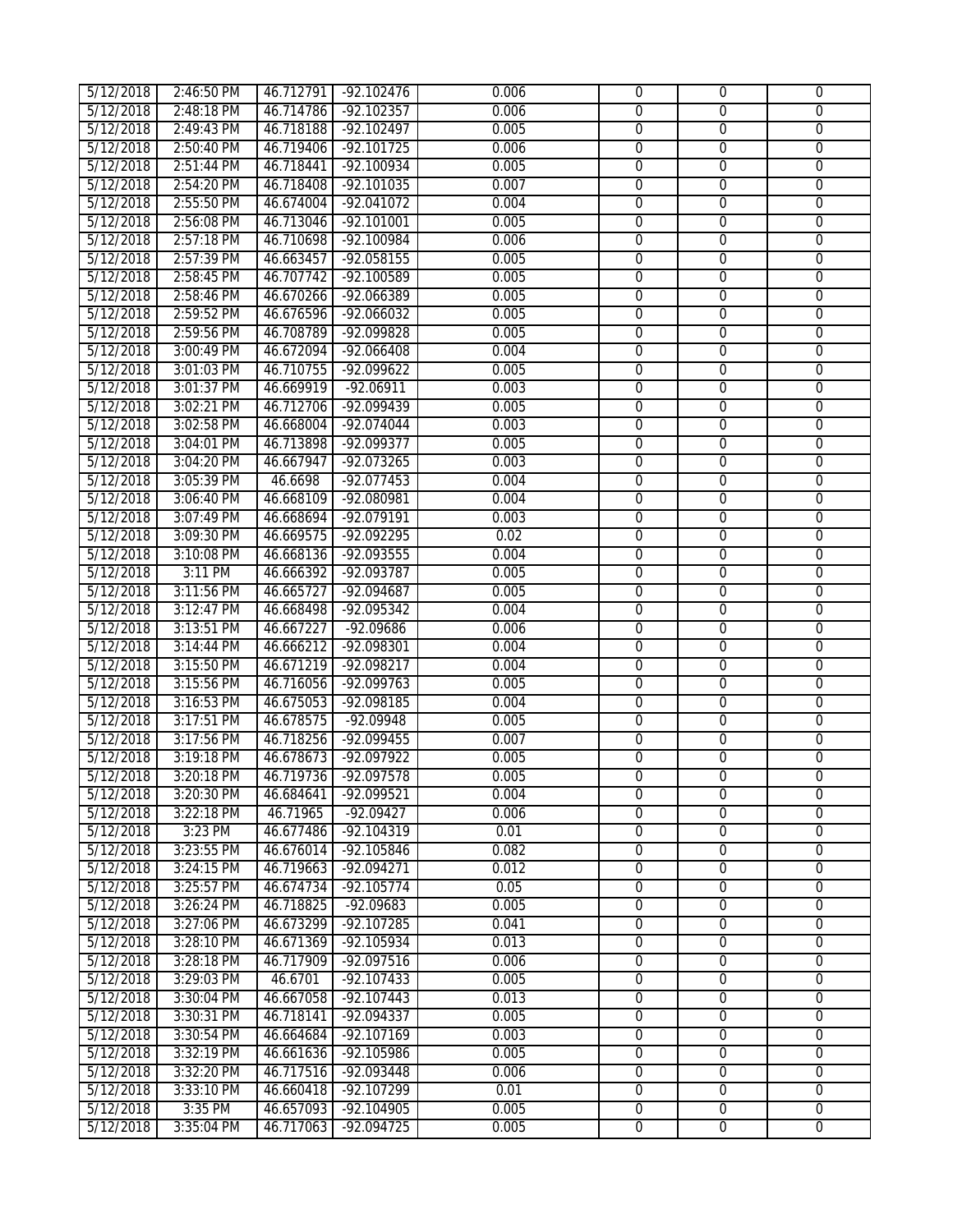| 5/12/2018 | 3:36:08 PM | 46.659306 | $-92.106043$ | 0.005       | $\mathbf{0}$   | $\overline{0}$ | $\mathbf{0}$     |
|-----------|------------|-----------|--------------|-------------|----------------|----------------|------------------|
| 5/12/2018 | 3:36:30 PM | 46.718288 | -92.098092   | 0.011       | $\mathbf{0}$   | $\mathbf{0}$   | 0                |
| 5/12/2018 | 3:37:13 PM | 46.660819 | $-92.107352$ | 0.008       | $\overline{0}$ | $\overline{0}$ | $\overline{0}$   |
| 5/12/2018 | 3:38 PM    | 46.662181 | $-92.106765$ | 0.009       | $\overline{0}$ | $\overline{0}$ | $\overline{0}$   |
| 5/12/2018 | 3:38:50 PM | 46.716504 | $-92.098179$ | 0.006       | $\overline{0}$ | $\overline{0}$ | $\overline{0}$   |
| 5/12/2018 | 3:40:35 PM | 46.716207 | $-92.097087$ | 0.006       | $\overline{0}$ | $\overline{0}$ | $\overline{0}$   |
| 5/12/2018 | 3:41:35 PM | 46.661068 | $-92.106157$ | 0.009       | $\overline{0}$ | $\overline{0}$ | $\overline{0}$   |
| 5/12/2018 | 3:42:09 PM | 46.716096 | -92.094512   | 0.006       | $\overline{0}$ | $\overline{0}$ | $\overline{0}$   |
| 5/12/2018 | 3:42:36 PM | 46.661949 | $-92.107526$ | 0.014       | $\overline{0}$ | $\overline{0}$ | $\overline{0}$   |
| 5/12/2018 | 3:43:38 PM | 46.715782 | $-92.093377$ | 0.006       | $\overline{0}$ | $\overline{0}$ | $\overline{0}$   |
| 5/12/2018 | 3:43:48 PM | 46.660188 | $-92.10594$  | 0.007       | $\overline{0}$ | $\overline{0}$ | $\overline{0}$   |
| 5/12/2018 | 3:45:25 PM | 46.71524  | $-92.094575$ | 0.006       | $\overline{0}$ | $\overline{0}$ | $\overline{0}$   |
| 5/12/2018 | 3:45:49 PM | 46.656793 | $-92.102808$ | 0.008       | $\overline{0}$ | $\overline{0}$ | 0                |
| 5/12/2018 | 3:46:29 PM | 46.65696  | $-92.10215$  | 0.006       | 0              | $\overline{0}$ | 0                |
| 5/12/2018 | 3:47:09 PM | 46.715216 | -92.094895   | 0.006       | $\overline{0}$ | $\overline{0}$ | 0                |
| 5/12/2018 | 3:47:43 PM | 46.658334 | -92.103156   | 0.004       | $\overline{0}$ | $\overline{0}$ | $\overline{0}$   |
| 5/12/2018 | 3:48:18 PM | 46.65955  | $-92.104131$ | 0.015       | $\overline{0}$ | $\overline{0}$ | $\overline{0}$   |
| 5/12/2018 | 3:49:01 PM | 46.659493 | $-92.101541$ | 0.003       | $\overline{0}$ | $\overline{0}$ | $\overline{0}$   |
| 5/12/2018 | 3:49:47 PM | 46.714566 | -92.098109   | 0.007       | $\overline{0}$ | $\overline{0}$ | $\overline{0}$   |
| 5/12/2018 | 3:50:04 PM | 46.660827 | $-92.100385$ | 0.004       | $\overline{0}$ | $\overline{0}$ | $\overline{0}$   |
| 5/12/2018 | 3:51:31 PM | 46.660904 | $-92.104195$ | 0.003       | $\overline{0}$ | $\overline{0}$ | $\overline{0}$   |
| 5/12/2018 | 3:51:32 PM | 46.714514 | $-92.096462$ | 0.006       | $\overline{0}$ | $\overline{0}$ | $\overline{0}$   |
| 5/12/2018 | 3:52:35 PM | 46.662182 | $-92.101546$ | 0.004       | $\overline{0}$ | $\overline{0}$ | $\overline{0}$   |
| 5/12/2018 | 3:53:22 PM | 46.66355  | $-92.100249$ | 0.014       | $\overline{0}$ | $\overline{0}$ | $\overline{0}$   |
|           | 3:53:30 PM | 46.71439  | $-92.094644$ | 0.006       | 0              | $\overline{0}$ | 0                |
| 5/12/2018 | 3:54:10 PM | 46.663577 | $-92.103958$ | 0.004       | $\overline{0}$ | $\overline{0}$ | $\overline{0}$   |
| 5/12/2018 |            |           |              |             |                |                |                  |
| 5/12/2018 | 3:55:02 PM | 46.714436 | $-92.093037$ | 0.005       | $\overline{0}$ | $\overline{0}$ | $\overline{0}$   |
| 5/12/2018 | 3:55:02 PM | 46.664619 | $-92.102361$ | 0.004       | $\overline{0}$ | $\overline{0}$ | $\overline{0}$   |
| 5/12/2018 | 3:55:47 PM | 46.664955 | $-92.099947$ | 0.01        | $\overline{0}$ | $\overline{0}$ | $\overline{0}$   |
| 5/12/2018 | 3:56:20 PM | 46.714224 | $-92.090687$ | 0.005       | $\overline{0}$ | $\overline{0}$ | $\overline{0}$   |
| 5/12/2018 | 3:56:46 PM | 46.665228 | $-92.098319$ | 0.005       | $\overline{0}$ | $\overline{0}$ | $\overline{0}$   |
| 5/12/2018 | 3:57:47 PM | 46.666302 | $-92.0983$   | 0.007       | $\overline{0}$ | $\overline{0}$ | $\overline{0}$   |
| 5/12/2018 | 3:58:21 PM | 46.714147 | $-92.08815$  | 0.005       | $\overline{0}$ | $\overline{0}$ | $\overline{0}$   |
| 5/12/2018 | 3:59:40 PM | 46.714885 | $-92.087482$ | 0.005       | $\overline{0}$ | $\overline{0}$ | $\overline{0}$   |
| 5/12/2018 | 4:01:16 PM | 46.715127 | $-92.089922$ | 0.005       | $\overline{0}$ | $\overline{0}$ | $\overline{0}$   |
| 5/12/2018 | 4:03:09 PM | 46.71551  | $-92.092066$ | 0.005       | $\overline{0}$ | $\overline{0}$ | $\overline{0}$   |
| 5/12/2018 | 4:05:38 PM | 46.717674 | -92.091989   | 0.008       | $\overline{0}$ | $\overline{0}$ | $\overline{0}$   |
| 5/12/2018 | 4:09:39 PM | 46.719238 | $-92.091423$ | 0.005       | $\overline{0}$ | $\overline{0}$ | $\overline{0}$   |
| 5/12/2018 | 4:09:49 PM | 46.66547  | $-92.054113$ | 0.005       | $\Omega$       | $\Omega$       | $\Omega$         |
| 5/12/2018 | 4:12 PM    | 46.719654 | -92.088006   | 0.005       | $\mathbf{0}$   | 0              | 0                |
| 5/12/2018 | 4:12:27 PM | 46.681031 | -92.038179   | 0.004       | 0              | $\mathbf 0$    | 0                |
| 5/12/2018 | 4:13:53 PM | 46.717485 | -92.087656   | 0.006       | 0              | 0              | 0                |
| 5/12/2018 | 4:14:48 PM | 46.690345 | $-92.025716$ | $\Omega$    | 0              | $\mathbf 0$    | $\boldsymbol{0}$ |
| 5/12/2018 | 4:15:46 PM | 46.691966 | -92.026758   | 0.004       | 0              | $\mathbf 0$    | $\overline{0}$   |
| 5/12/2018 | 4:15:47 PM | 46.716292 | -92.088269   | 0.005       | $\overline{0}$ | $\mathbf 0$    | $\overline{0}$   |
| 5/12/2018 | 4:16:33 PM | 46.693099 | -92.02849    | 0.04        | $\overline{0}$ | $\overline{0}$ | $\overline{0}$   |
| 5/12/2018 | 4:18:35 PM | 46.716118 | -92.091052   | 0.006       | $\overline{0}$ | $\overline{0}$ | $\overline{0}$   |
| 5/12/2018 | 4:19:07 PM | 46.694068 | -92.028903   | 0.004       | $\overline{0}$ | $\overline{0}$ | $\overline{0}$   |
| 5/12/2018 | 4:19:49 PM | 46.693349 | -92.027851   | 0.005       | $\overline{0}$ | $\mathbf 0$    | $\overline{0}$   |
| 5/12/2018 | 4:20:43 PM | 46.69213  | $-92.026223$ | 0.004       | $\overline{0}$ | $\mathbf 0$    | 0                |
| 5/12/2018 | 4:21:29 PM | 46.691152 | $-92.025823$ | 0.005       | $\overline{0}$ | $\mathbf 0$    | $\overline{0}$   |
| 5/12/2018 | 4:22:17 PM | 46.69044  | $-92.026592$ | $\mathbf 0$ | $\overline{0}$ | $\overline{0}$ | $\overline{0}$   |
| 5/12/2018 | $4:26$ PM  | 46.712864 | -92.092089   | 0.005       | $\overline{0}$ | $\overline{0}$ | $\overline{0}$   |
| 5/12/2018 | 4:27:09 PM | 46.712647 | -92.093038   | 0.006       | $\overline{0}$ | 0              | $\overline{0}$   |
| 5/12/2018 | 4:28:50 PM | 46.71246  | -92.090031   | 0.005       | 0              | 0              | 0                |
| 5/12/2018 | 4:30:12 PM | 46.7124   | -92.088115   | 0.006       | $\overline{0}$ | $\overline{0}$ | $\overline{0}$   |
| 5/12/2018 | 4:33 PM    | 46.712578 | -92.086083   | 0.009       | $\overline{0}$ | $\overline{0}$ | $\overline{0}$   |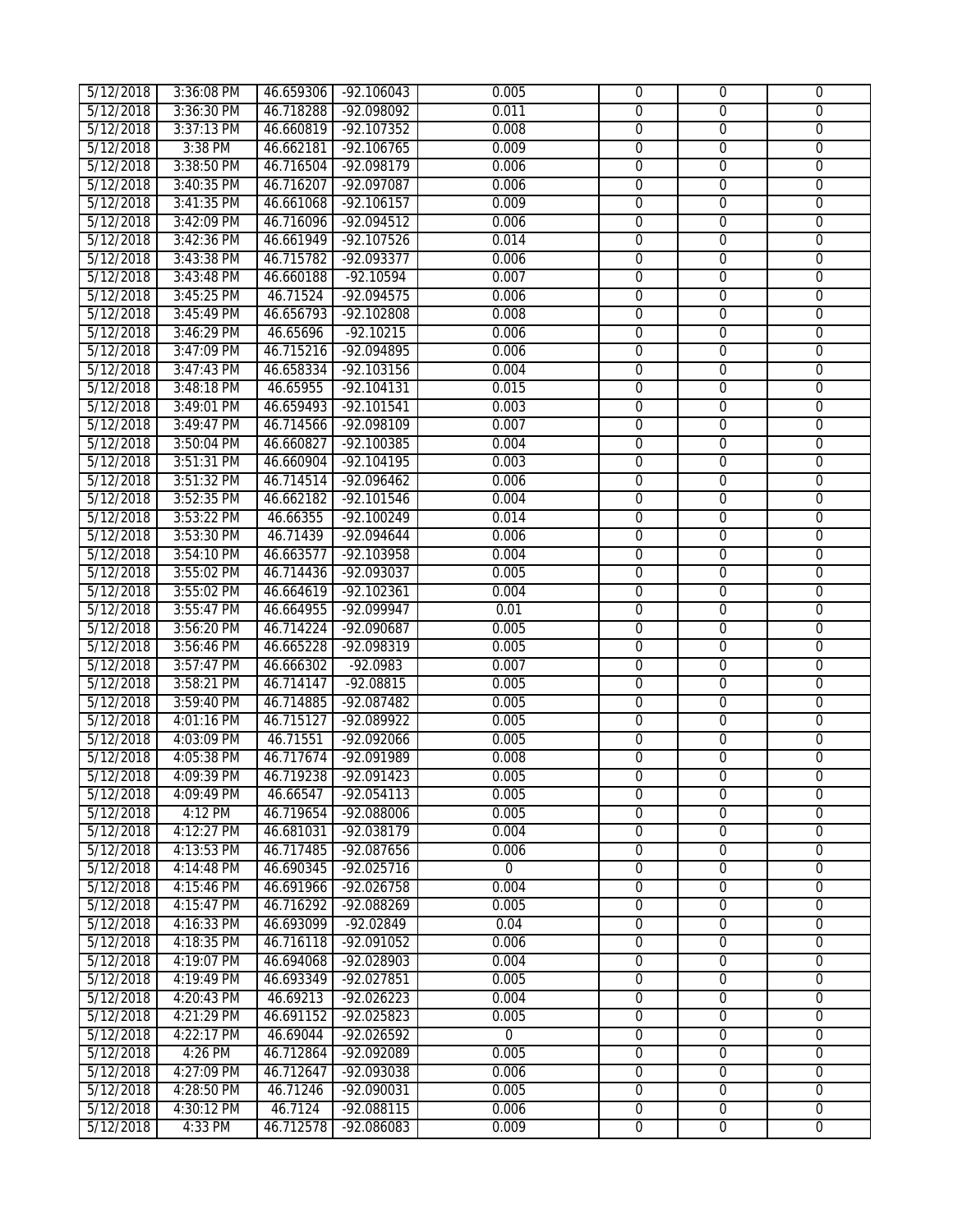| 5/12/2018 | 4:34:43 PM | 46.712203 | -92.084112           | 0.005          | $\mathbf 0$    | $\mathbf{0}$   | $\mathbf{0}$   |
|-----------|------------|-----------|----------------------|----------------|----------------|----------------|----------------|
| 5/12/2018 | 4:36:01 PM | 46.711548 | $-92.085077$         | 0.005          | $\overline{0}$ | $\overline{0}$ | $\overline{0}$ |
| 5/12/2018 | 4:37:27 PM | 46.71071  | $-92.086269$         | 0.006          | $\overline{0}$ | $\overline{0}$ | $\overline{0}$ |
| 5/12/2018 | 4:40 PM    | 46.708373 | $-92.086464$         | 0.005          | $\overline{0}$ | $\overline{0}$ | $\overline{0}$ |
| 5/12/2018 | 4:41:48 PM | 46.707361 | -92.083349           | 0.006          | $\overline{0}$ | $\overline{0}$ | $\overline{0}$ |
| 5/12/2018 | 4:45:01 PM | 46.711615 | $-92.087181$         | 0.005          | $\mathbf 0$    | $\overline{0}$ | $\overline{0}$ |
| 5/12/2018 | 4:47:12 PM | 46.711533 | $-92.088652$         | 0.005          | $\overline{0}$ | $\overline{0}$ | $\overline{0}$ |
| 5/12/2018 | 4:49:10 PM | 46.711556 | $-92.091305$         | 0.005          | $\overline{0}$ | $\overline{0}$ | $\overline{0}$ |
| 5/12/2018 | 4:50:50 PM | 46.711632 | -92.093881           | 0.005          | $\overline{0}$ | $\overline{0}$ | $\overline{0}$ |
| 5/12/2018 | 4:52:25 PM | 46.711487 | $-92.096147$         | 0.006          | $\overline{0}$ | $\overline{0}$ | 0              |
| 5/12/2018 | 4:53:56 PM | 46.711664 | $-92.097763$         | 0.006          | 0              | $\overline{0}$ | 0              |
| 5/12/2018 | 4:55:10 PM | 46.712426 | $-92.097167$         | 0.007          | 0              | $\overline{0}$ | 0              |
| 5/12/2018 | 4:56:20 PM | 46.712478 | $-92.097134$         | 0.008          | $\overline{0}$ | $\overline{0}$ | $\overline{0}$ |
| 5/12/2018 | 4:58:02 PM | 46.712041 | $-92.093512$         | 0.005          | $\overline{0}$ | $\overline{0}$ | $\overline{0}$ |
| 5/12/2018 | 4:59:47 PM | 46.710608 | $-92.094435$         | 0.006          | $\overline{0}$ | $\overline{0}$ | $\overline{0}$ |
| 5/12/2018 | 5:01:41 PM | 46.7107   | -92.096394           | 0.007          | $\overline{0}$ | $\overline{0}$ | $\overline{0}$ |
| 5/12/2018 | 5:03:03 PM | 46.709666 | $-92.097165$         | 0.006          | $\overline{0}$ | $\overline{0}$ | $\overline{0}$ |
| 5/12/2018 | 5:04:14 PM | 46.709034 | -92.098011           | 0.008          | $\overline{0}$ | $\overline{0}$ | $\overline{0}$ |
| 5/12/2018 | 5:05:21 PM | 46.708823 | -92.096984           | 0.008          | $\overline{0}$ | $\overline{0}$ | $\overline{0}$ |
| 5/12/2018 | 5:06:41 PM | 46.707204 | $-92.096976$         | 0.005          | $\overline{0}$ | $\overline{0}$ | $\overline{0}$ |
| 5/12/2018 | 5:12:03 PM | 46.730684 | $-92.087061$         | 0.09           | 0              | $\overline{0}$ | 0              |
| 5/12/2018 | 5:13:07 PM | 46.731831 | $-92.087112$         | 0.005          | 0              | $\overline{0}$ | 0              |
| 5/12/2018 | 5:14:44 PM | 46.73101  | $-92.085424$         | 0.004          | $\overline{0}$ | $\overline{0}$ | $\overline{0}$ |
| 5/12/2018 | 5:16:29 PM | 46.729201 | $-92.087353$         | 0.003          | $\overline{0}$ | $\overline{0}$ | $\overline{0}$ |
| 5/12/2018 | 5:17:17 PM | 46.727882 | $-92.089318$         | 0.002          | $\overline{0}$ | $\overline{0}$ | $\overline{0}$ |
| 5/12/2018 | 5:19:04 PM | 46.724703 | $-92.090488$         | 0.004          | $\overline{0}$ | $\overline{0}$ | $\overline{0}$ |
| 5/12/2018 | 5:20:03 PM | 46.724256 | $-92.093546$         | 0.005          | $\overline{0}$ | $\overline{0}$ | $\overline{0}$ |
| 5/12/2018 | 5:21:50 PM | 46.726792 | -92.097841           | 0.003          | $\overline{0}$ | $\overline{0}$ | $\overline{0}$ |
| 5/12/2018 | 5:22:44 PM | 46.721694 | $-92.098074$         | 0.008          | $\overline{0}$ | $\overline{0}$ | $\overline{0}$ |
| 5/12/2018 | 5:24:44 PM | 46.720659 | $-92.088585$         | 0.004          | $\overline{0}$ | $\overline{0}$ | $\overline{0}$ |
| 5/12/2018 | 5:26:13 PM | 46.719507 | $-92.080059$         | 0.004          | $\overline{0}$ | $\overline{0}$ | $\overline{0}$ |
| 5/12/2018 | 5:27:32 PM | 46.718589 | $-92.078$            | 0.004          | $\overline{0}$ | $\overline{0}$ | $\overline{0}$ |
| 5/12/2018 | 5:28:47 PM | 46.717849 | -92.078038           |                | $\overline{0}$ | $\overline{0}$ | $\overline{0}$ |
| 5/12/2018 | 5:29:47 PM | 46.717085 | $-92.078593$         | 0.004          | $\overline{0}$ | $\overline{0}$ | $\overline{0}$ |
| 5/12/2018 | 5:31:12 PM | 46.716187 | $-92.077215$         | 0.005          | $\overline{0}$ | $\overline{0}$ | $\overline{0}$ |
| 5/12/2018 | 5:31:46 PM | 46.715626 | $-92.074425$         | 0.003          | 0              | $\overline{0}$ | 0              |
| 5/12/2018 | 5:32:59 PM | 46.71572  | $-92.071287$         | 0.004          | 0              | 0              | 0              |
| 5/12/2018 | 5:33:59 PM |           | 46.715883 -92.073665 | 0.005          | $\overline{0}$ | 0              | $\overline{0}$ |
| 5/12/2018 | 5:34:53 PM | 46.714166 | $-92.074414$         | 0.004          | $\Omega$       | $\Omega$       | $\Omega$       |
| 5/12/2018 | 5:35:37 PM | 46.714213 | -92.076802           | 0.009          | 0              | $\Omega$       | 0              |
| 5/12/2018 | 5:37:05 PM | 46.715713 | -92.074334           | 0.005          | $\overline{0}$ | $\mathbf 0$    | $\overline{0}$ |
| 5/12/2018 | 5:38:09 PM | 46.715043 | $-92.072037$         | 0.003          | $\mathbf 0$    | $\overline{0}$ | $\overline{0}$ |
| 5/12/2018 | 5:39:12 PM | 46.713261 | $-92.069463$         | 0.003          | $\overline{0}$ | $\mathbf{0}$   | $\overline{0}$ |
| 5/12/2018 | 5:40:19 PM | 46.713066 | $-92.067028$         | 0.005          | $\overline{0}$ | $\overline{0}$ | $\overline{0}$ |
| 5/12/2018 | 5:41:45 PM | 46.710655 | $-92.068947$         | 0.004          | $\overline{0}$ | $\overline{0}$ | $\overline{0}$ |
| 5/12/2018 | 5:43:02 PM | 46.710473 | -92.071773           | 0.005          | $\overline{0}$ | $\overline{0}$ | $\overline{0}$ |
| 5/12/2018 | 5:45:13 PM | 46.709002 | $-92.064713$         | 0.005          | $\overline{0}$ | $\mathbf{0}$   | $\overline{0}$ |
| 5/12/2018 | 5:46:09 PM | 46.70817  | $-92.066573$         | 0.004          | $\overline{0}$ | $\mathbf 0$    | $\overline{0}$ |
| 5/12/2018 | 5:47:25 PM | 46.713163 | $-92.066985$         | 0.003          | $\overline{0}$ | $\overline{0}$ | $\overline{0}$ |
| 5/12/2018 | 5:48:51 PM | 46.713454 | -92.070645           | 0.007          | $\overline{0}$ | $\overline{0}$ | $\overline{0}$ |
| 5/12/2018 | 5:49:46 PM | 46.715092 | -92.072015           | 0.004          | $\overline{0}$ | 0              | $\overline{0}$ |
| 5/12/2018 | 5:51:44 PM | 46.714211 | -92.077031           | 0.004          | $\overline{0}$ | $\mathbf 0$    | $\overline{0}$ |
| 5/12/2018 | 5:52:40 PM | 46.715972 | $-92.07611$          | 0.004          | $\overline{0}$ | $\overline{0}$ | $\overline{0}$ |
| 5/12/2018 | 5:54 PM    | 46.714924 | -92.076522           | 0.004          | $\overline{0}$ | $\overline{0}$ | $\overline{0}$ |
| 5/12/2018 | 5:55:01 PM | 46.719115 | $-92.077218$         | 0.006          | $\overline{0}$ | $\overline{0}$ | $\overline{0}$ |
| 5/12/2018 | 5:56:17 PM | 46.721293 | -92.071265           | 0.006          | $\overline{0}$ | $\overline{0}$ | $\overline{0}$ |
| 5/12/2018 | 7:46:49 PM | 46.667844 | $-92.066241$         | $\overline{0}$ | $\overline{0}$ | $\overline{0}$ | $\overline{0}$ |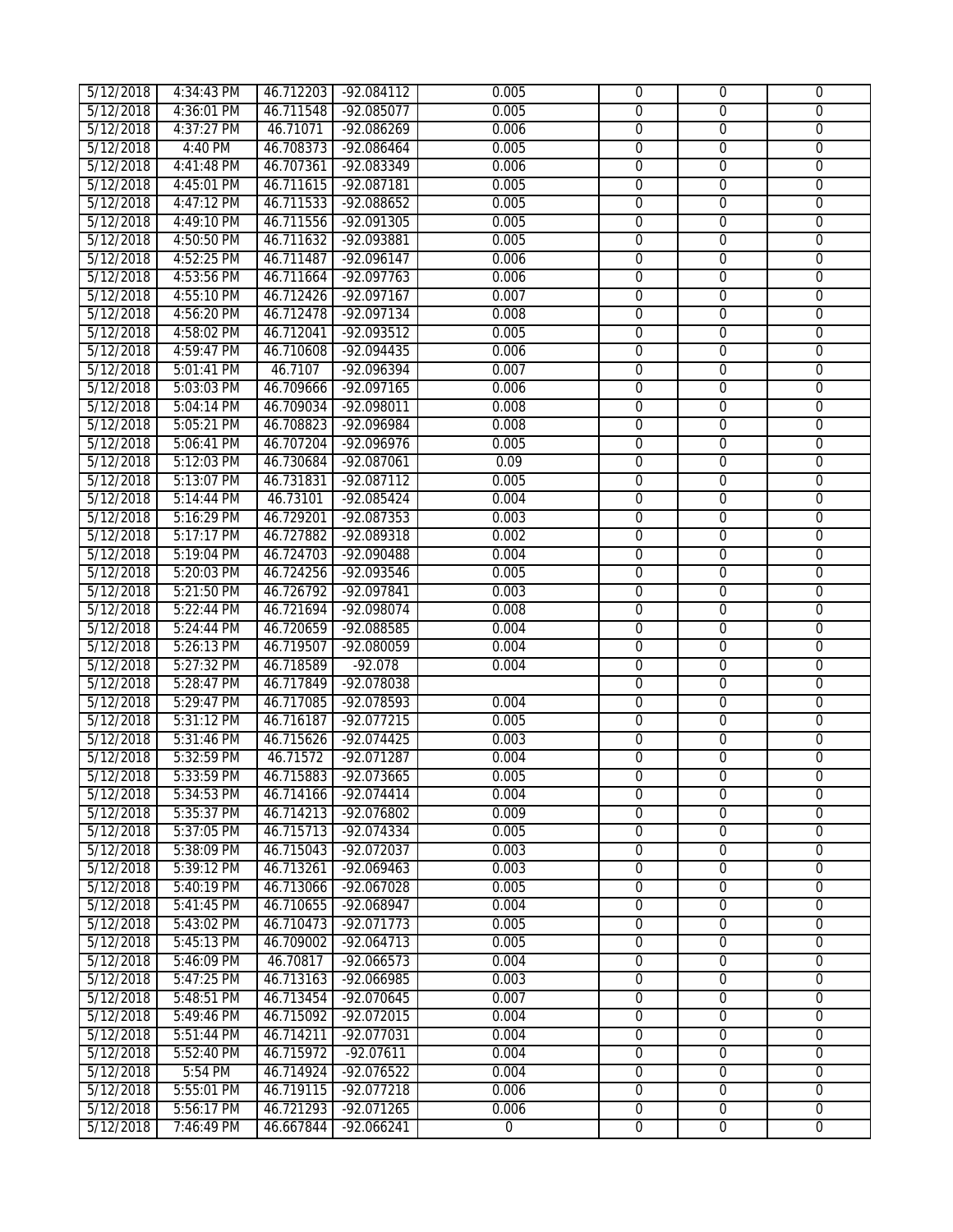| 5/12/2018 | 7:51:28 PM | 46.692612 | $-92.10646$  | 0.006          | $\mathbf 0$    | $\overline{0}$ | $\mathbf{0}$   |
|-----------|------------|-----------|--------------|----------------|----------------|----------------|----------------|
| 5/12/2018 | 7:52:18 PM | 46.663486 | $-92.058174$ | 0.001          | $\overline{0}$ | $\overline{0}$ | $\overline{0}$ |
| 5/12/2018 | 7:54:42 PM | 46.664976 | $-92.054722$ | $\overline{0}$ | $\overline{0}$ | $\overline{0}$ | $\overline{0}$ |
| 5/12/2018 | 7:57:06 PM | 46.668069 | $-92.049982$ | $\overline{0}$ | $\overline{0}$ | $\overline{0}$ | $\overline{0}$ |
| 5/12/2018 | 7:59:55 PM | 46.671755 | $-92.044423$ | 0.001          | $\overline{0}$ | $\overline{0}$ | $\overline{0}$ |
| 5/12/2018 | 8:02:35 PM | 46.675206 | -92.038947   | $\mathbf 0$    | $\mathbf 0$    | $\overline{0}$ | $\overline{0}$ |
| 5/12/2018 | 8:03:32 PM | 46.687262 | $-92.105913$ | 0.005          | $\overline{0}$ | $\overline{0}$ | $\overline{0}$ |
| 5/12/2018 | 8:07:50 PM | 46.67746  | $-92.03864$  | $\overline{0}$ | $\overline{0}$ | $\overline{0}$ | $\overline{0}$ |
| 5/12/2018 | 8:08:13 PM | 46.68275  | $-92.103934$ | 0.005          | $\overline{0}$ | $\overline{0}$ | $\overline{0}$ |
| 5/12/2018 | 8:12:26 PM | 46.684544 | $-92.100891$ | 0.005          | $\overline{0}$ | $\overline{0}$ | $\overline{0}$ |
| 5/12/2018 | 8:15:53 PM | 46.681627 | $-92.097884$ | 0.005          | $\overline{0}$ | $\overline{0}$ | $\overline{0}$ |
| 5/12/2018 | 8:19:39 PM | 46.677495 | -92.097946   | 0.004          | $\overline{0}$ | $\overline{0}$ | 0              |
| 5/12/2018 | 8:19:50 PM | 46.680908 | $-92.038627$ | 0.0003         | $\overline{0}$ | $\overline{0}$ | $\overline{0}$ |
| 5/12/2018 | 8:22:39 PM | 46.674897 | $-92.099718$ | 0.004          | $\overline{0}$ | $\overline{0}$ | $\overline{0}$ |
| 5/12/2018 | 8:23:16 PM | 46.682657 | $-92.035447$ | 0.0002         | $\overline{0}$ | $\overline{0}$ |                |
| 5/12/2018 | 8:25:36 PM | 46.674979 | $-92.104147$ | 0.005          | $\overline{0}$ | $\overline{0}$ | $\overline{0}$ |
| 5/12/2018 | 8:26:43 PM | 46.684367 | $-92.032647$ | 0.002          | $\overline{0}$ | $\overline{0}$ | $\overline{0}$ |
| 5/12/2018 | 8:27:58 PM | 46.674992 | $-92.108344$ | 0.026          | $\overline{0}$ | $\overline{0}$ | $\overline{0}$ |
| 5/12/2018 | 8:31:33 PM | 46.672334 | $-92.107348$ | 0.023          | 0              | $\overline{0}$ | $\mathbf 0$    |
| 5/12/2018 | 8:34:27 PM | 46.672182 | $-92.102896$ | 0.011          | $\overline{0}$ | $\overline{0}$ | $\overline{0}$ |
| 5/12/2018 | 8:36:54 PM | 46.672138 | $-92.096753$ | 0.011          | $\overline{0}$ | $\overline{0}$ | 0              |
| 5/12/2018 | 8:37:08 PM | 46.671675 | $-92.008649$ | 0.002          | $\overline{0}$ | $\overline{0}$ | $\overline{0}$ |
| 5/12/2018 | 8:40:38 PM | 46.670668 | -92.099637   | 0.008          | $\overline{0}$ | $\overline{0}$ | $\overline{0}$ |
| 5/12/2018 | 8:42:15 PM | 46.673338 | $-92.006817$ | 0.001          | $\overline{0}$ | $\overline{0}$ | $\overline{0}$ |
| 5/12/2018 | 8:43:22 PM | 46.670829 | $-92.104291$ | 0.01           | $\overline{0}$ | $\overline{0}$ | $\overline{0}$ |
| 5/12/2018 | 8:45:35 PM | 46.669497 | $-92.105611$ | 0.02           | $\overline{0}$ | $\overline{0}$ | $\overline{0}$ |
| 5/12/2018 | 8:47:04 PM | 46.673274 | $-92.006752$ | 0.008          | $\overline{0}$ | $\overline{0}$ | $\overline{0}$ |
| 5/12/2018 | 8:48:33 PM | 46.66656  | $-92.105434$ | 0.012          | $\overline{0}$ | $\overline{0}$ | $\overline{0}$ |
| 5/12/2018 | 8:49:16 PM | 46.674132 | $-92.009346$ | 0.003          | $\overline{0}$ | $\overline{0}$ | $\overline{0}$ |
| 5/12/2018 | 8:52:42 PM | 46.675515 | $-92.00873$  | 0.004          | $\overline{0}$ | $\overline{0}$ | $\overline{0}$ |
| 5/12/2018 | 8:55:37 PM | 46.676649 | $-92.010605$ | 0.005          | $\overline{0}$ | $\overline{0}$ | $\overline{0}$ |
| 5/12/2018 | 9:07:21 PM | 46.679412 | $-92.007596$ | 0.003          | $\overline{0}$ | $\overline{0}$ | $\overline{0}$ |
| 5/12/2018 | 9:08:39 PM | 46.665914 | $-92.101538$ | 0.005          | $\overline{0}$ | $\overline{0}$ | $\overline{0}$ |
| 5/12/2018 | 9:11:18 PM | 46.666879 | $-92.098535$ | 0.01           | $\overline{0}$ | $\overline{0}$ | $\overline{0}$ |
| 5/12/2018 | 9:12:24 PM | 46.681125 | $-92.004736$ | 0.002          | $\overline{0}$ | $\overline{0}$ | $\overline{0}$ |
| 5/12/2018 | 9:14 PM    | 46.666885 | $-92.094005$ | 0.006          | 0              | $\overline{0}$ | $\overline{0}$ |
| 5/12/2018 | 9:16:42 PM | 46.6679   | $-92.092071$ | 0.006          | 0              | 0              | $\overline{0}$ |
| 5/12/2018 | 9:18:40 PM | 46.681414 | -92.005981   | 0.003          | $\overline{0}$ | $\overline{0}$ |                |
| 5/12/2018 | 9:19:21 PM | 46.669226 | -92.090953   | 0.008          | $\Omega$       | $\Omega$       | 0              |
| 5/12/2018 | 9:21:32 PM | 46.681758 | $-92.007466$ | 0.004          | $\overline{0}$ | $\Omega$       | 0              |
| 5/12/2018 | 9:22:33 PM | 46.669318 | -92.079015   | 0.005          | $\overline{0}$ | $\mathbf 0$    | $\overline{0}$ |
| 5/12/2018 | 9:25:19 PM | 46.682708 | $-92.00935$  | 0.002          | $\overline{0}$ | $\mathbf 0$    | $\overline{0}$ |
| 5/12/2018 | 9:25:51 PM | 46.667442 | -92.081239   | 0.004          | $\overline{0}$ | $\mathbf 0$    | $\overline{0}$ |
| 5/12/2018 | 9:30:05 PM | 46.68192  | -92.010333   | 0.002          | $\overline{0}$ | $\overline{0}$ | $\overline{0}$ |
| 5/12/2018 | 9:30:14 PM | 46.672715 | $-92.075301$ | 0.006          | $\overline{0}$ | $\overline{0}$ | $\overline{0}$ |
| 5/12/2018 | 9:34:40 PM | 46.677092 | -92.008249   | 0.004          | $\overline{0}$ | $\overline{0}$ | $\overline{0}$ |
| 5/12/2018 | 9:34:41 PM | 46.669478 | -92.071936   | 0.004          | $\overline{0}$ | $\overline{0}$ | $\overline{0}$ |
| 5/12/2018 | 9:37:24 PM | 46.668044 | $-92.075854$ | 0.005          | $\overline{0}$ | $\mathbf 0$    | $\overline{0}$ |
| 5/12/2018 | 9:38:07 PM | 46.675193 | -92.005843   | 0.005          | $\overline{0}$ | $\overline{0}$ |                |
| 5/12/2018 | 9:41:50 PM | 46.678248 | -92.010628   | 0.005          | $\overline{0}$ | $\overline{0}$ |                |
| 5/12/2018 | 9:48:25 PM | 46.684526 | $-92.017401$ | 0.003          | $\overline{0}$ | $\overline{0}$ | 0              |
| 5/12/2018 | 9:49:12 PM | 46.691707 | $-92.102796$ | 0.008          | $\overline{0}$ | $\overline{0}$ | $\mathbf 0$    |
| 5/12/2018 | 9:51:20 PM | 46.68519  | -92.019537   | 0.006          | $\overline{0}$ | $\overline{0}$ | $\overline{0}$ |
| 5/12/2018 | 9:53:56 PM | 46.686041 | -92.017803   | 0.003          | $\overline{0}$ | $\overline{0}$ | $\overline{0}$ |
| 5/12/2018 | 9:54:54 PM | 46.695298 | $-92.10283$  | 0.006          | $\overline{0}$ | $\overline{0}$ | $\overline{0}$ |
| 5/12/2018 | 9:56:24 PM | 46.68825  | $-92.020305$ | 0.003          | $\overline{0}$ | $\overline{0}$ | $\overline{0}$ |
| 5/12/2018 | 9:57:51 PM | 46.697271 | $-92.09814$  | 0.006          | $\overline{0}$ | $\overline{0}$ | $\overline{0}$ |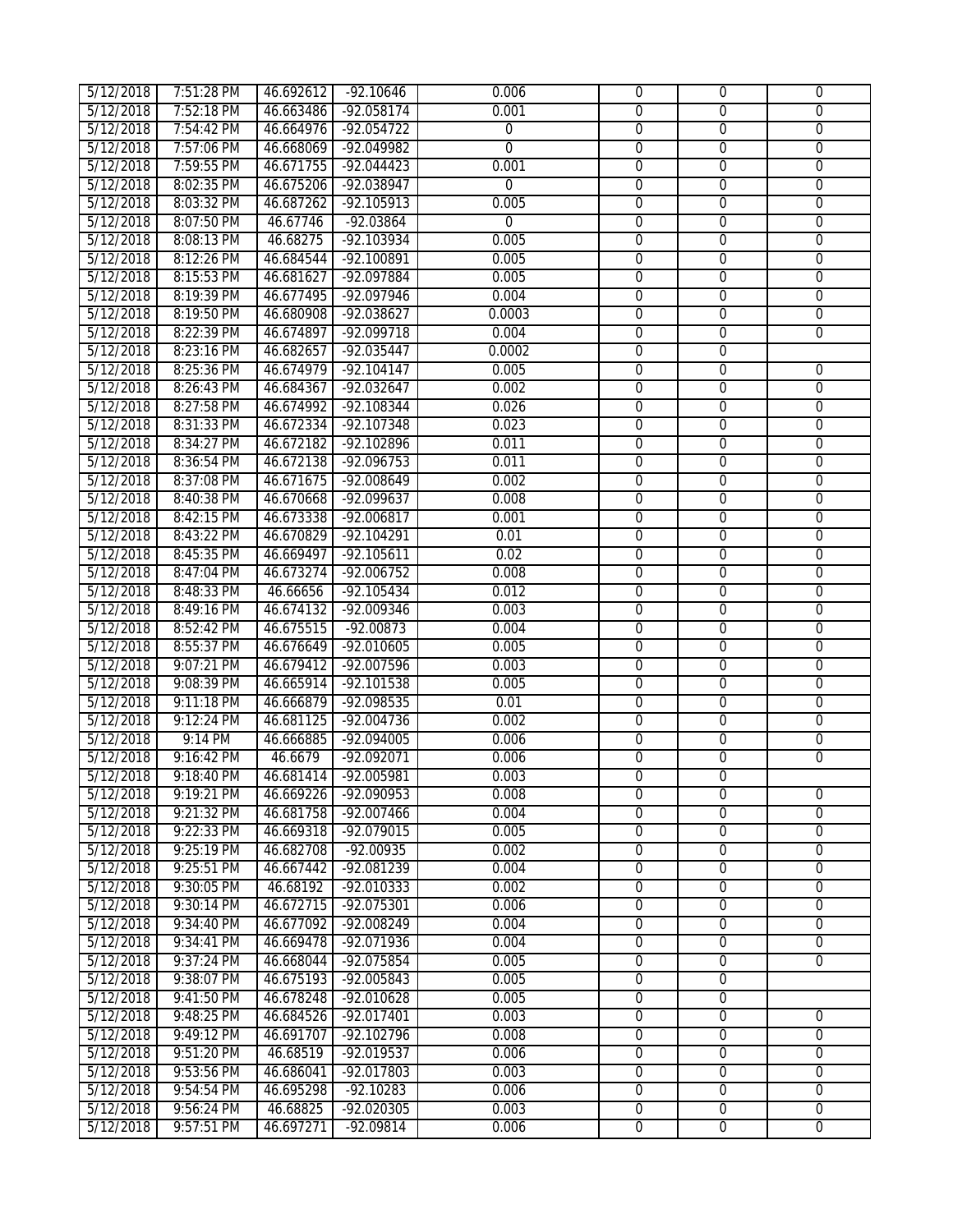| 5/12/2018 | 9:58:28 PM  | 46.688083 | -92.018564   | 0.005 | $\mathbf{0}$     | $\mathbf 0$      | $\mathbf{0}$     |
|-----------|-------------|-----------|--------------|-------|------------------|------------------|------------------|
| 5/12/2018 | 10:00:50 PM | 46.69897  | -92.103555   | 0.006 | $\mathbf{0}$     | $\mathbf 0$      | $\mathbf 0$      |
| 5/12/2018 | 10:01:26 PM | 46.689234 | $-92.021525$ | 0.003 | $\boldsymbol{0}$ | $\boldsymbol{0}$ | $\boldsymbol{0}$ |
| 5/12/2018 | 10:03:47 PM | 46.702619 | $-92.102625$ | 0.006 | $\mathbf 0$      | $\mathbf 0$      | $\boldsymbol{0}$ |
| 5/12/2018 | 10:04:09 PM | 46.690689 | $-92.022174$ | 0.03  | $\mathbf 0$      | $\mathbf 0$      | $\boldsymbol{0}$ |
| 5/12/2018 | 10:06:18 PM | 46.70271  | -92.09818    | 0.006 | $\mathbf 0$      | $\mathbf 0$      | $\boldsymbol{0}$ |
| 5/12/2018 | 10:06:53 PM | 46.691414 | -92.024436   | 0.011 | $\boldsymbol{0}$ | $\boldsymbol{0}$ | $\boldsymbol{0}$ |
| 5/12/2018 | 10:09:05 PM | 46.701355 | $-92.09375$  | 0.01  | $\mathbf 0$      | $\boldsymbol{0}$ | $\mathbf 0$      |
| 5/12/2018 | 10:11:59 PM | 46.688509 | -92.023937   | 0.014 | $\mathbf 0$      | $\mathbf 0$      | $\mathbf 0$      |
| 5/12/2018 | 10:12:05 PM | 46.699311 | -92.095149   | 0.009 | $\mathbf 0$      | $\mathbf 0$      | $\mathbf 0$      |
| 5/12/2018 | 10:14:32 PM | 46.685593 | -92.023951   | 0.019 | $\mathbf 0$      | $\mathbf 0$      | $\boldsymbol{0}$ |
| 5/12/2018 | 10:14:46 PM | 46.700323 | -92.09793    | 0.012 | $\mathbf 0$      | $\mathbf 0$      | $\boldsymbol{0}$ |
| 5/12/2018 | 10:16:52 PM | 46.683844 | -92.021832   | 0.014 | $\mathbf 0$      | $\mathbf 0$      | $\boldsymbol{0}$ |
| 5/12/2018 | 10:18:45 PM | 46.685141 | -92.020538   | 0.022 | $\boldsymbol{0}$ | $\boldsymbol{0}$ | $\boldsymbol{0}$ |
| 5/12/2018 | 10:19:54 PM | 46.705654 | -92.099492   | 0.01  | $\boldsymbol{0}$ | $\boldsymbol{0}$ | $\boldsymbol{0}$ |
| 5/12/2018 | 10:22:16 PM | 46.688246 | -92.025839   | 0.009 | $\boldsymbol{0}$ | $\boldsymbol{0}$ | $\boldsymbol{0}$ |
| 5/12/2018 | 10:24:41 PM | 46.686499 | $-92.026683$ | 0.012 | $\boldsymbol{0}$ | $\boldsymbol{0}$ | $\boldsymbol{0}$ |
| 5/12/2018 | 10:26 PM    | 46.705937 | -92.092052   | 0.008 | $\mathbf 0$      | $\mathbf 0$      | $\boldsymbol{0}$ |
| 5/12/2018 | 10:27:46 PM | 46.686164 | -92.030107   | 0.011 | $\mathbf 0$      | $\boldsymbol{0}$ | $\boldsymbol{0}$ |
| 5/12/2018 | 10:30:39 PM | 46.686703 | -92.032667   | 0.015 | $\mathbf 0$      | $\mathbf 0$      | $\boldsymbol{0}$ |
| 5/12/2018 | 10:32:19 PM | 46.707266 | -92.087293   | 0.008 | $\mathbf 0$      | $\mathbf 0$      | $\boldsymbol{0}$ |
| 5/12/2018 | 10:33:48 PM | 46.689175 | -92.033014   | 0.005 | $\boldsymbol{0}$ | $\boldsymbol{0}$ | $\boldsymbol{0}$ |
| 5/12/2018 | 10:35:06 PM | 46.710573 | -92.087532   | 0.006 | $\mathbf 0$      | $\boldsymbol{0}$ | $\boldsymbol{0}$ |
| 5/12/2018 | 10:36:37 PM | 46.689416 | -92.03054    | 0.025 | $\mathbf 0$      | $\mathbf 0$      | 0                |
| 5/12/2018 | 10:39:06 PM | 46.713549 | -92.087441   | 0.007 | $\boldsymbol{0}$ | $\mathbf 0$      | 0                |
| 5/12/2018 | 10:39:55 PM | 46.690932 | -92.027801   | 0.021 | $\boldsymbol{0}$ | $\boldsymbol{0}$ | $\boldsymbol{0}$ |
| 5/12/2018 | 10:43:19 PM | 46.718517 | -92.087772   | 0.007 | $\boldsymbol{0}$ | $\mathbf 0$      | $\mathbf 0$      |
| 5/12/2018 | 10:43:36 PM | 46.698248 | -92.035506   | 0.002 | $\mathbf 0$      | $\mathbf 0$      | $\boldsymbol{0}$ |
| 5/12/2018 | 10:45:59 PM | 46.719658 | -92.090034   | 0.011 | $\mathbf 0$      | $\mathbf 0$      | $\mathbf 0$      |
| 5/12/2018 | 10:48:44 PM | 46.720294 | -92.093019   | 0.006 | $\boldsymbol{0}$ | $\boldsymbol{0}$ | $\boldsymbol{0}$ |
| 5/12/2018 | 10:53:01 PM | 46.717126 | -92.093423   | 0.007 | $\boldsymbol{0}$ | $\boldsymbol{0}$ | $\boldsymbol{0}$ |
| 5/12/2018 | 10:59:30 PM | 46.696329 | -92.037434   | 0.001 | $\boldsymbol{0}$ | $\boldsymbol{0}$ | $\boldsymbol{0}$ |
| 5/12/2018 | 11:08:17 PM | 46.694454 | -92.039729   | 0.001 | $\mathbf 0$      | $\mathbf 0$      | $\boldsymbol{0}$ |
| 5/12/2018 | 11:09:21 PM | 46.722988 | -92.093474   | 0.006 | $\boldsymbol{0}$ | $\boldsymbol{0}$ | $\boldsymbol{0}$ |
| 5/12/2018 | 11:11:30 PM | 46.725576 | -92.093314   | 0.008 | $\mathbf 0$      | $\mathbf 0$      | $\boldsymbol{0}$ |
| 5/12/2018 | 11:13:59 PM | 46.695763 | -92.044066   | 0.009 | $\mathbf 0$      | $\mathbf 0$      | 0                |
| 5/12/2018 | 11:15:49 PM | 46.729287 | -92.093129   | 0.005 | 0                | $\boldsymbol{0}$ | $\mathbf 0$      |
| 5/12/2018 | 11:16:40 PM | 46.696487 | $-92.043144$ | 0.004 | $\overline{0}$   | $\Omega$         | 0                |
| 5/12/2018 | 11:18:32 PM | 46.73357  | -92.093174   | 0.006 | $\mathbf 0$      | $\mathbf 0$      | $\mathbf 0$      |
| 5/12/2018 | 11:22:58 PM | 46.696947 | -92.042245   | 0.004 | $\boldsymbol{0}$ | $\boldsymbol{0}$ | $\boldsymbol{0}$ |
| 5/12/2018 | 11:25:24 PM | 46.698084 | $-92.04025$  | 0.006 | $\mathbf 0$      | $\boldsymbol{0}$ | 0                |
| 5/12/2018 | 11:28:10 PM | 46.698222 | -92.040312   | 0.004 | $\mathbf 0$      | $\mathbf 0$      | $\mathbf 0$      |
| 5/12/2018 | 11:31:04 PM | 46.698733 | $-92.042242$ | 0.008 | $\mathbf{0}$     | $\boldsymbol{0}$ | $\mathbf 0$      |
| 5/12/2018 | 11:33:17 PM | 46.697245 | $-92.044242$ | 0.009 | $\mathbf 0$      | $\mathbf 0$      | $\mathbf 0$      |
| 5/12/2018 | 11:35:28 PM | 46.731346 | -92.098072   | 0.006 | $\overline{0}$   | $\boldsymbol{0}$ | $\overline{0}$   |
| 5/12/2018 | 11:35:31 PM | 46.697408 | $-92.044391$ | 0.005 | $\mathbf 0$      | $\mathbf 0$      | $\mathbf 0$      |
| 5/12/2018 | 11:37:59 PM | 46.697656 | -92.046769   | 0.005 | $\overline{0}$   | $\boldsymbol{0}$ | $\boldsymbol{0}$ |
| 5/12/2018 | 11:38:14 PM | 46.728014 | -92.09828    | 0.005 | $\boldsymbol{0}$ | $\mathbf 0$      | $\boldsymbol{0}$ |
| 5/12/2018 | 11:39:54 PM | 46.698985 | -92.044939   | 0.005 | $\boldsymbol{0}$ | $\boldsymbol{0}$ | $\mathbf 0$      |
| 5/12/2018 | 11:41:29 PM | 46.723306 | -92.097903   | 0.013 | $\boldsymbol{0}$ | $\mathbf{0}$     | $\boldsymbol{0}$ |
| 5/12/2018 | 11:41:51 PM | 46.700122 | $-92.042914$ | 0.003 | $\mathbf 0$      | $\mathbf 0$      | $\mathbf 0$      |
| 5/12/2018 | 11:44:05 PM | 46.71808  | -92.098068   | 0.006 | $\mathbf 0$      | $\mathbf 0$      | 0                |
| 5/12/2018 | 11:44:35 PM | 46.701315 | -92.040961   | 0.002 | $\mathbf 0$      | $\mathbf 0$      | $\mathbf 0$      |
| 5/12/2018 | 11:46:28 PM | 46.713487 | -92.09798    | 0.007 | 0                | $\boldsymbol{0}$ | $\overline{0}$   |
| 5/12/2018 | 11:47:04 PM | 46.701051 | -92.043763   | 0.003 | $\overline{0}$   | $\mathbf 0$      | $\boldsymbol{0}$ |